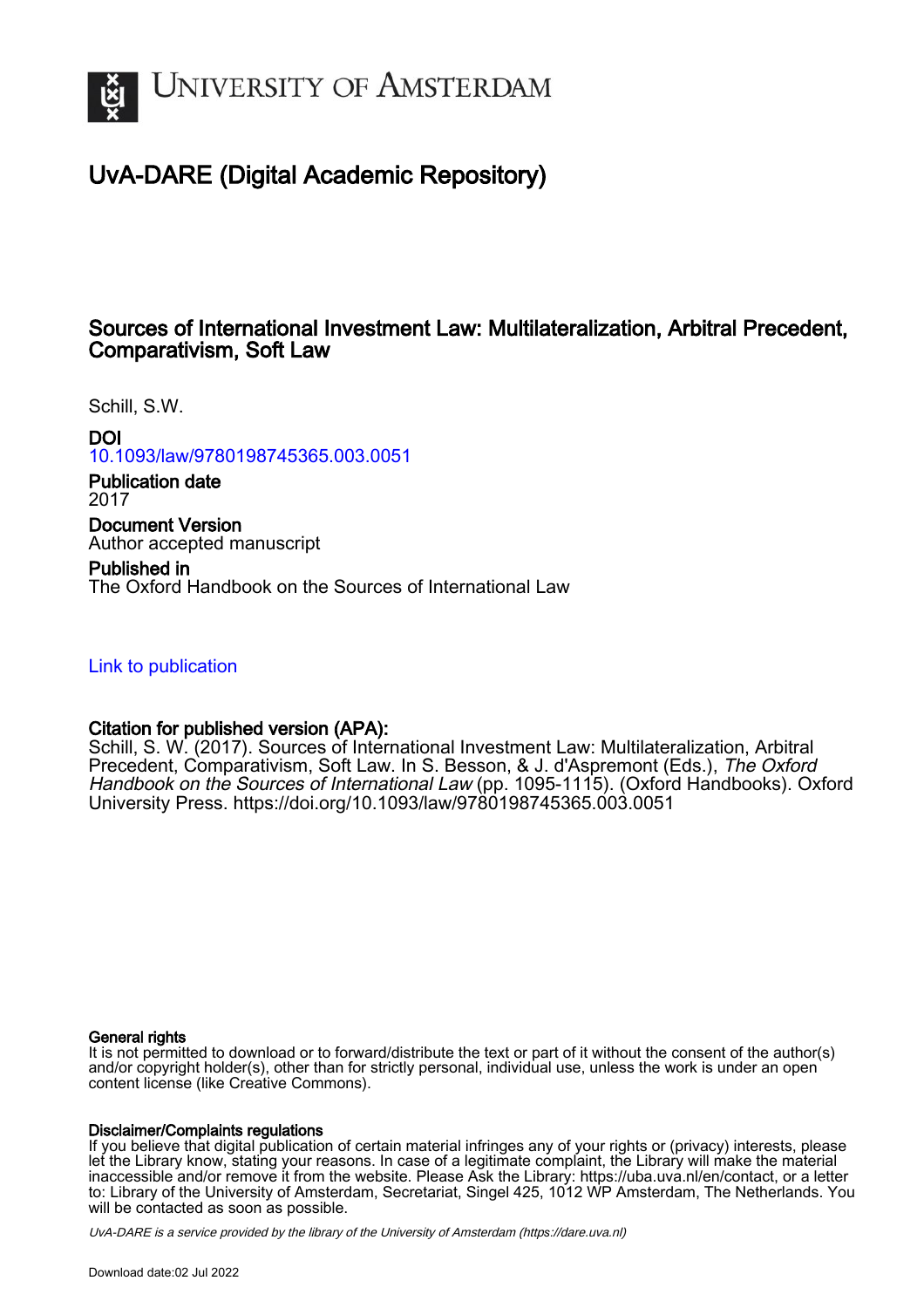# SOURCES OF INTERNATIONAL INVESTMENT LAW: MULTILATERALIZATION, ARBITRAL PRECEDENT, COMPARATIVISM, SOFT LAW

Stephan W. Schill

Amsterdam Law School Legal Studies Research Paper No. 2017-19 Amsterdam Center for International Law No. 2017-16

Electronic copy available at: https://ssrn.com/abstract=2932159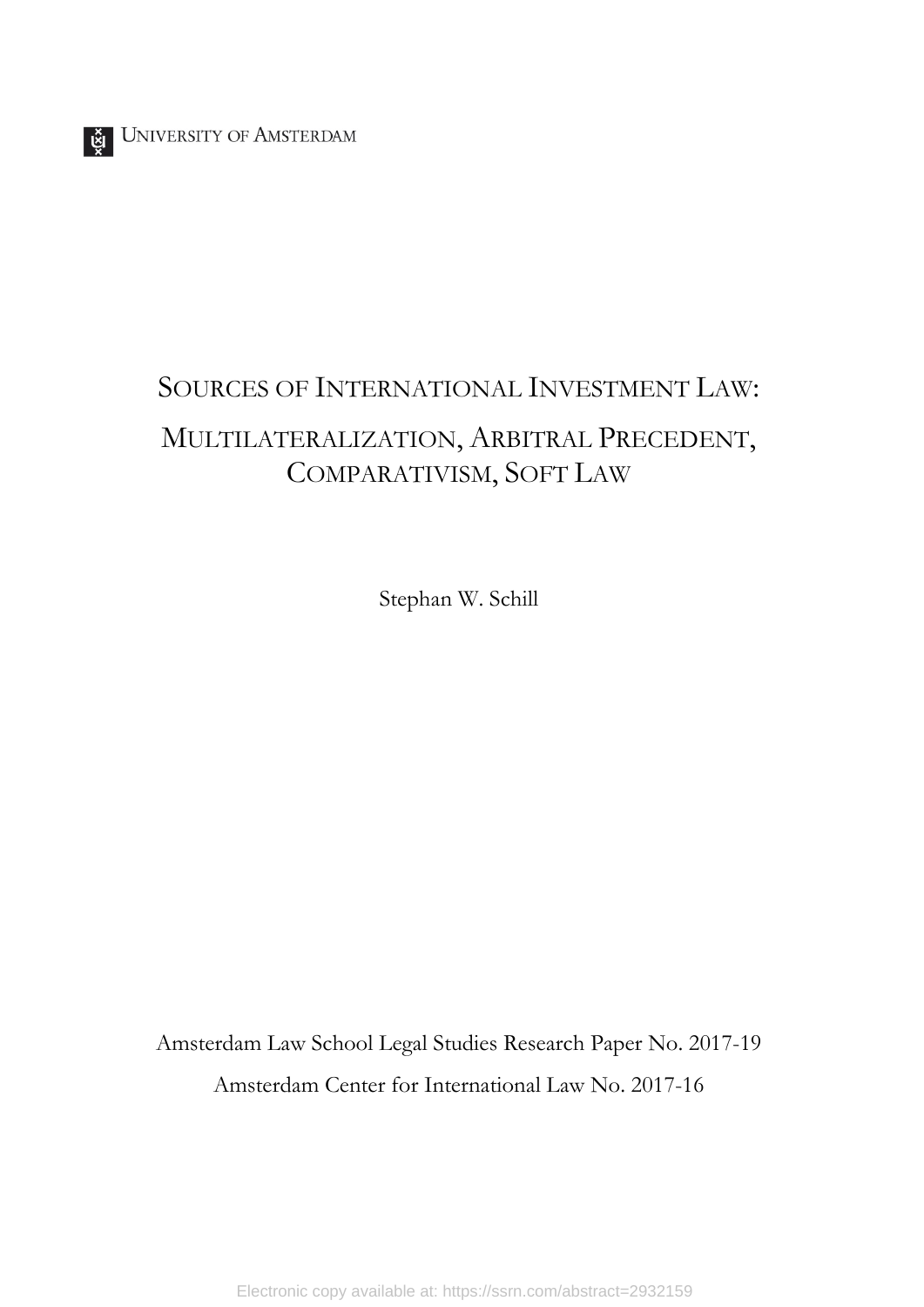**Amsterdam Center for International Law** University of Amsterdam

# **RESEARCH PAPER SERIES**

ACIL Research Paper 2017-16

**Sources of International Investment Law: Multilateralization, Arbitral Precedent, Comparativism, Soft Law** 

> **Stephan Schill** *Amsterdam Center for International Law*

Cite as: ACIL Research Paper 2017-16, available at [SSRN](http://papers.ssrn.com/sol3/JELJOUR_Results.cfm?form_name=journalBrowse&journal_id=1788426)

Forthcoming in: D'Aspremont, J. & Besson, S. (eds.), *The Oxford Handbook on the Sources of International Law,* Oxford: OUP (2017).

[Amsterdam Center for International Law,](http://acil.uva.nl/) University of Amsterdam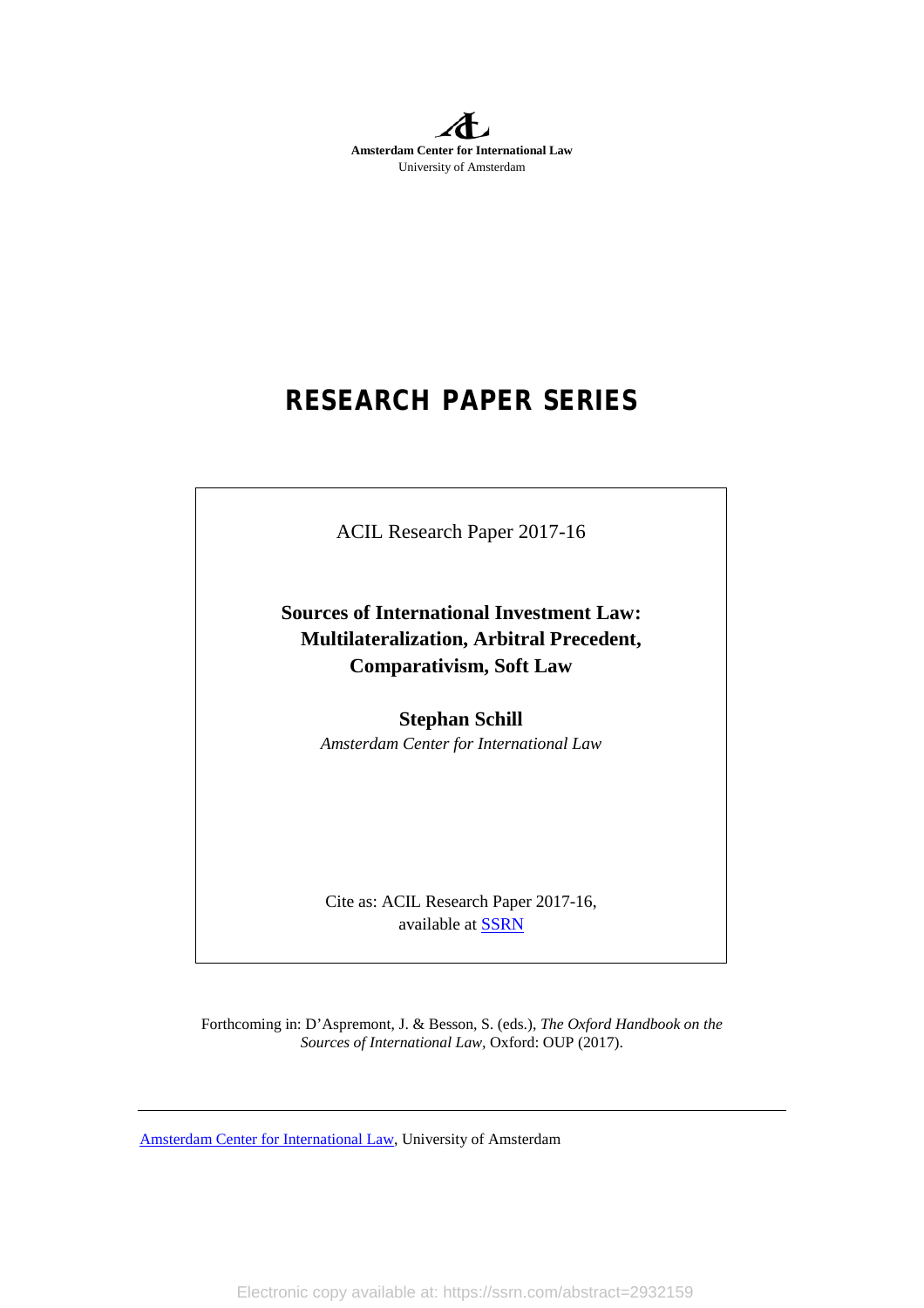The author acknowledges support in preparing this manuscript under a European Research Council Starting Grant on 'Transnational Private-Public Arbitration as Global Regulatory Governance: Charting and Codifying the Lex Mercatoria Publica' (LexMercPub, Grant agreement no.: 313355). This manuscript will appear in Jean d'Aspremont and Samantha Besson (eds.), *The Oxford Handbook on the Sources of International Law* (Oxford University Press, 2017).

## **Sources of International Investment Law: Multilateralization, Arbitral Precedent, Comparativism, Soft Law**

Stephan W. Schill

#### **I. Introduction**

Since the turn of the millennium, international investment law (IIL) and investor-State dispute settlement (ISDS) have moved from the fringes of international law to its center.<sup>[1](#page-3-0)</sup> In this process, IIL not only adapts to preconceived structures and concepts of public international law, but actively contributes to shaping them. This holds true for areas of general international law, such as the law of treaties or the law of State responsibility, but also for the (formal) sources of international law.<sup>[2](#page-3-1)</sup> While IIL is based on the conventional sources of international law as laid down in Article 38 of the Statute of the International Court of Justice (ICJ), that is, treaties, custom, and general principles of law, and relies on judicial decisions and writings of publicists too,<sup>[3](#page-3-2)</sup> it also displays certain specificities in its particular mix of sources.<sup>[4](#page-3-3)</sup> In complementing, and partly contrasting, positions in the

<span id="page-3-0"></span><sup>1</sup> For the mainstreaming of investment law see Stephan W. Schill, 'W(h)ither Fragmentation? On the Literature and Sociology of International Investment Law', *European Journal of International Law* 22 (2011): 875–908; Stephan W. Schill and Katrine R. Tvede, 'Mainstreaming Investment Treaty Jurisprudence: The Contribution of Investment Treaty Tribunals to the Consolidation and Development of General International Law', *The Law and Practice of International Courts and Tribunals* 14 (2015): 94–129.<br><sup>2</sup> This chapter concentrates on the different legal forms in which rights and obligations are cast, but does

<span id="page-3-1"></span>not address or assess their material content, that is, the substantive rights and obligations that arise under different sources in IIL. For a general overview over the substantive law and its implementation in IIL, see Rudolf Dolzer and Christoph Schreuer, *Principles of International Investment Law*, 2<sup>nd</sup> ed. (Oxford: Oxford University Press, 2012); Campbell McLachlan, Laurence Shore, and Matthew Weiniger, *International Investment Arbitration—Substantive Principles* (Oxford: Oxford University Press, 2007); Andrew Newcombe and Lluís Paradell, *Law and Practice of Investment Treaties: Standards of Treatment* (Alphen aan den Rijn: Kluwer Law International, 2009).

<span id="page-3-2"></span><sup>3</sup> Ole K. Fauchald, 'The Legal Reasoning of ICSID Tribunals', *European Journal of International Law* 19 (2008): 301–64, 303.<br><sup>4</sup> See Christian J. Tams, 'The Sources of International Investment Law: Concluding Thoughts', in

<span id="page-3-3"></span>*International Investment Law: The Sources of Rights and Obligations*, edited by Tarcisio Gazzini and Eric De Brabandere (The Hague: Martinus Nijhoff, 2012), 319–32.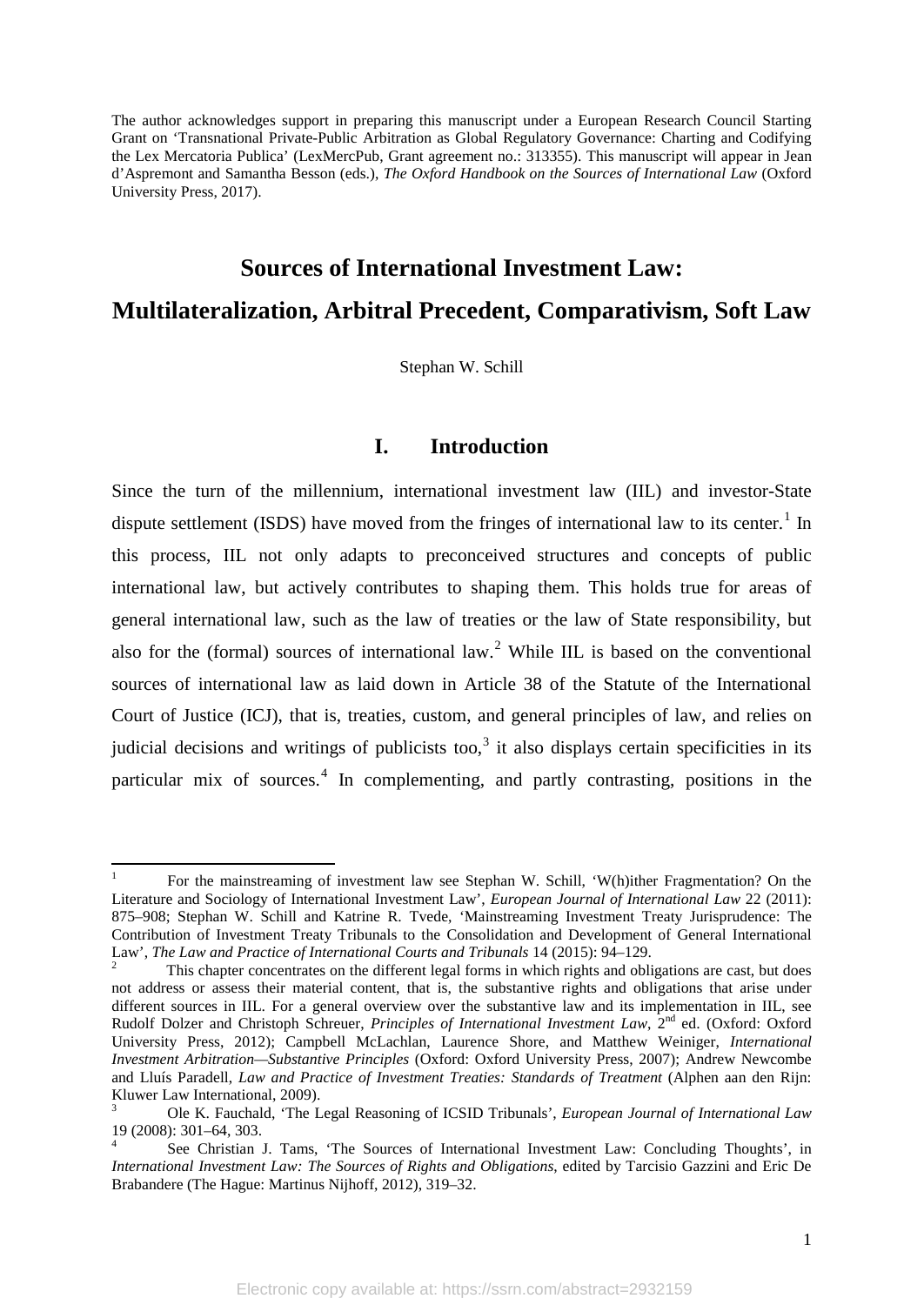companion piece in this Handbook by Jorge Viñuales,<sup>[5](#page-4-0)</sup> this chapter will contribute to the debate about the sources of international law by addressing, in the form of four theses, particularities in the use of sources in IIL that are especially noteworthy from the perspective of a general theory or doctrine of sources of international law. It argues that these specificities are mainly due to the existence of compulsory dispute settlement in the form of ISDS.

After clarifying the definition of IIL and the analytical approach used in the present context (Section II), this chapter addresses the importance of bilateral treaties in IIL and shows that their bilateral form is not opposed to the emergence of a genuinely multilateral regime of IIL that behaves as if it was based on multilateral sources (Section III). Second, the chapter turns to the preeminent importance arbitral decisions assume in determining and developing the content of IIL, a fact that is not appropriately captured by the idea that such decisions are only 'subsidiary means for the determination of rules of law' (Section IV).<sup>[6](#page-4-1)</sup> Third, the chapter addresses the increasing influence of comparative law in IIL and its impact on our understanding of sources (Section V). Finally, the chapter will turn to how soft law instruments influence IIL although they are not binding law (Section VI). Section VII concludes.

#### **II. Definition of IIL and Analytical Approach**

Before dealing with the sources of IIL themselves, a number of qualifications are needed, as any analysis of the sources of a specific legal field is influenced by certain parameters that influence focus and outcome of an inquiry. In IIL, relevant parameters for an understanding of the field's sources are: first, the definition of IIL one adopts; second, the sociological or professional vantage point from which one looks at IIL; and third, the institutional context on which one focuses. All three aspects may lead to very different accounts of what passes as a source of IIL and to which extent IIL conforms to the conventional model of international legal sources or diverges from it.

First, as for the definition, the present chapter, unlike Jorge Viñuales, does not understand IIL as the 'law relating to international (or foreign) investments', the 'law relating

<span id="page-4-0"></span><sup>&</sup>lt;sup>5</sup> See the chapter by Jorge E. Viñuales in Jean d'Aspremont and Samantha Besson (eds.), The Oxford Handbook on the Sources of International Law (Oxford University Press, 2017) (forthcoming).

<span id="page-4-1"></span>Article 38 (1) (d) of the Statute of the International Court of Justice (San Francisco, 26 June 1945, 33 UNTS 993).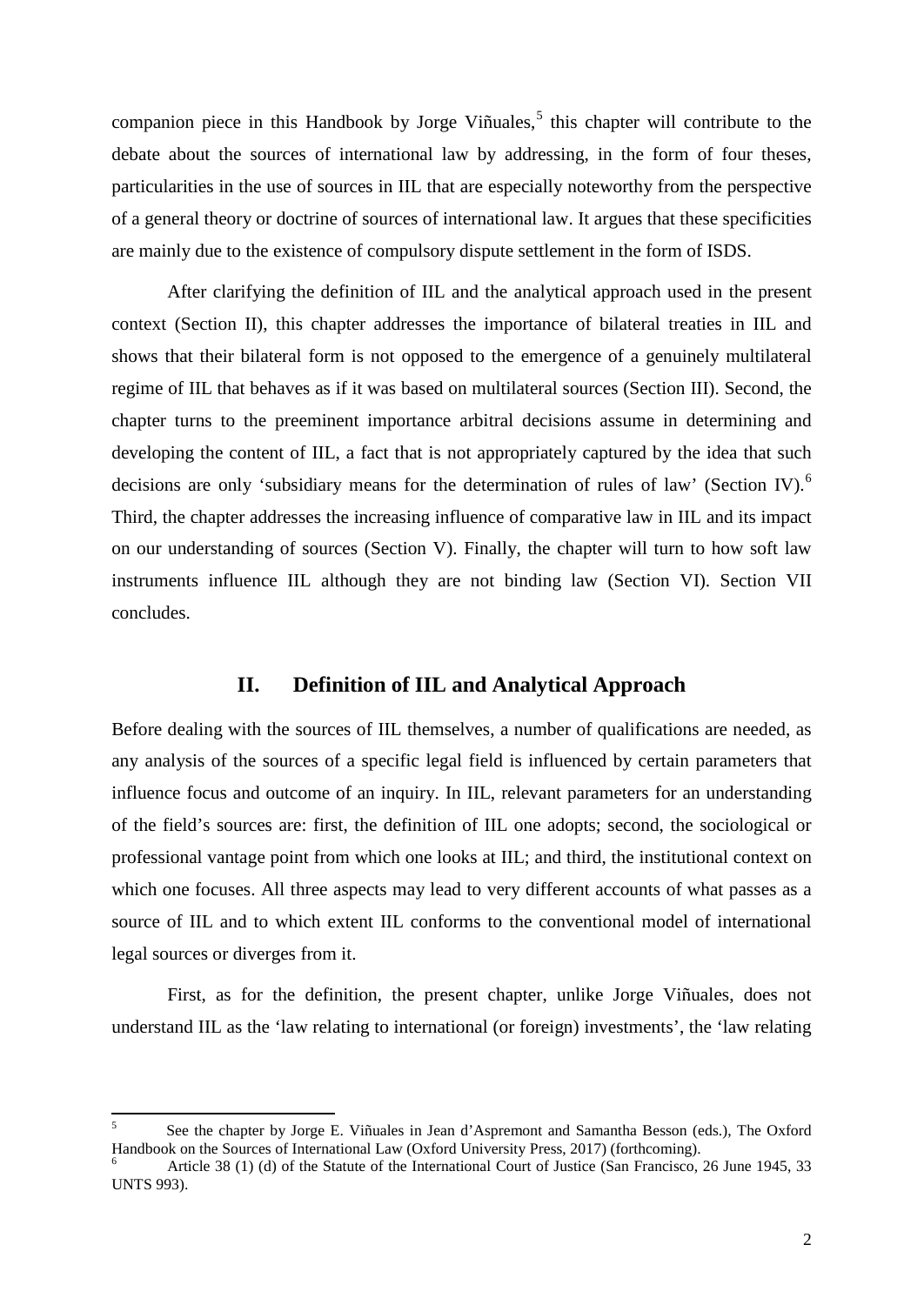to foreign investment transactions', or the 'law of foreign investment regulation',<sup>[7](#page-5-0)</sup> but defines it as the 'international law relating to investments'. The present chapter is therefore restricted to dealing with international legal sources concerning (primarily, but not necessarily exclusively) foreign investment relations, whereas Viñuales' approach encompasses domestic law(s). Certainly, Viñuales is right that domestic and international law together make up the legal framework governing foreign investment relations, both in structuring and implementing foreign investment projects,<sup>[8](#page-5-1)</sup> and in settling investment disputes.<sup>[9](#page-5-2)</sup> This notwithstanding, the conceptual difference between international and national legal sources for governing international investment relations remains, $10$  not least because the respective lawmaking authority rests with different actors (two or more States instead of intrastate organs) and is expressed through different processes (e.g. treaty-making instead of legislation).

Second, as for the sociological or professional vantage point, the definition of IIL and an inquiry into what is part of its sources has to grapple with the field's uncertain disciplinary identity, which some approach as an integral part of public international law, while others view it from the perspective of international commercial arbitration, and again others as part of (internationalized) public law.[11](#page-5-4) Lawyers with a socialization in international commercial arbitration, for example, are likely to delineate the field from the perspective of dispute settlement and include among the sources of IIL all instruments that give rise to investment disputes at the international level, $12$  including where the State consented to investment

<span id="page-5-0"></span>See Viñuales (n 5) [XXX]. See for a similarly broad perspective that bridges national and international law, statute, and contract, Jeswald W. Salacuse, *The Three Laws of International Investment: National, Contractual, and International Frameworks for Foreign Capital (Oxford: Oxford University Press, 2013).* 

<span id="page-5-2"></span><span id="page-5-1"></span><sup>&</sup>lt;sup>8</sup><br>See Viñuales (n 5) [XXX].<br>This is true particularly in proceedings under the Convention on the Settlement of Investment Disputes between States and Nationals of Other States (ICSID Convention) (Washington, 18 March 1965, 575 UNTS 159), whose Article 42 (1) stipulates that absent an agreement between the parties, the domestic law of the host state and applicable international law shall serve as applicable law. But it holds true in respect of governing international investment relations more generally. See generally Monique Sasson, *Substantive Law in Investment Treaty Arbitration: The Unsettled Relationship between International Law and Municipal Law* (Alphen aan den Rijn: Kluwer Law International, 2010); Hege Elisabeth Kjos, *Applicable Law in Investor-State Arbitration: The Interplay Between National and International Law (Oxford: Oxford University Press, 2013).*<br><sup>10</sup> Only because domestic laws (also) govern foreign investment relations, and may even become

<span id="page-5-3"></span>applicable law in ISDS, they are and remain sources of domestic law, just like the international law governing foreign investment relations, even though it can be directly invoked by investors, remains part of international law and does not change its nature to become a source of domestic law.

<span id="page-5-4"></span>See Anthea Roberts, 'Clash of Paradigms: Actors and Analogies Shaping the Investment Treaty System', *American Journal of International Law* 107 (2013): 45–94; Schill, 'W(h)ither Fragmentation', pp. 878–83.<br><sup>12</sup> This encompasses investor-State arbitrations that are conducted under the ICSID Convention, but also

<span id="page-5-5"></span>non-ICSID arbitrations that are in parts governed by international law through the application of the Convention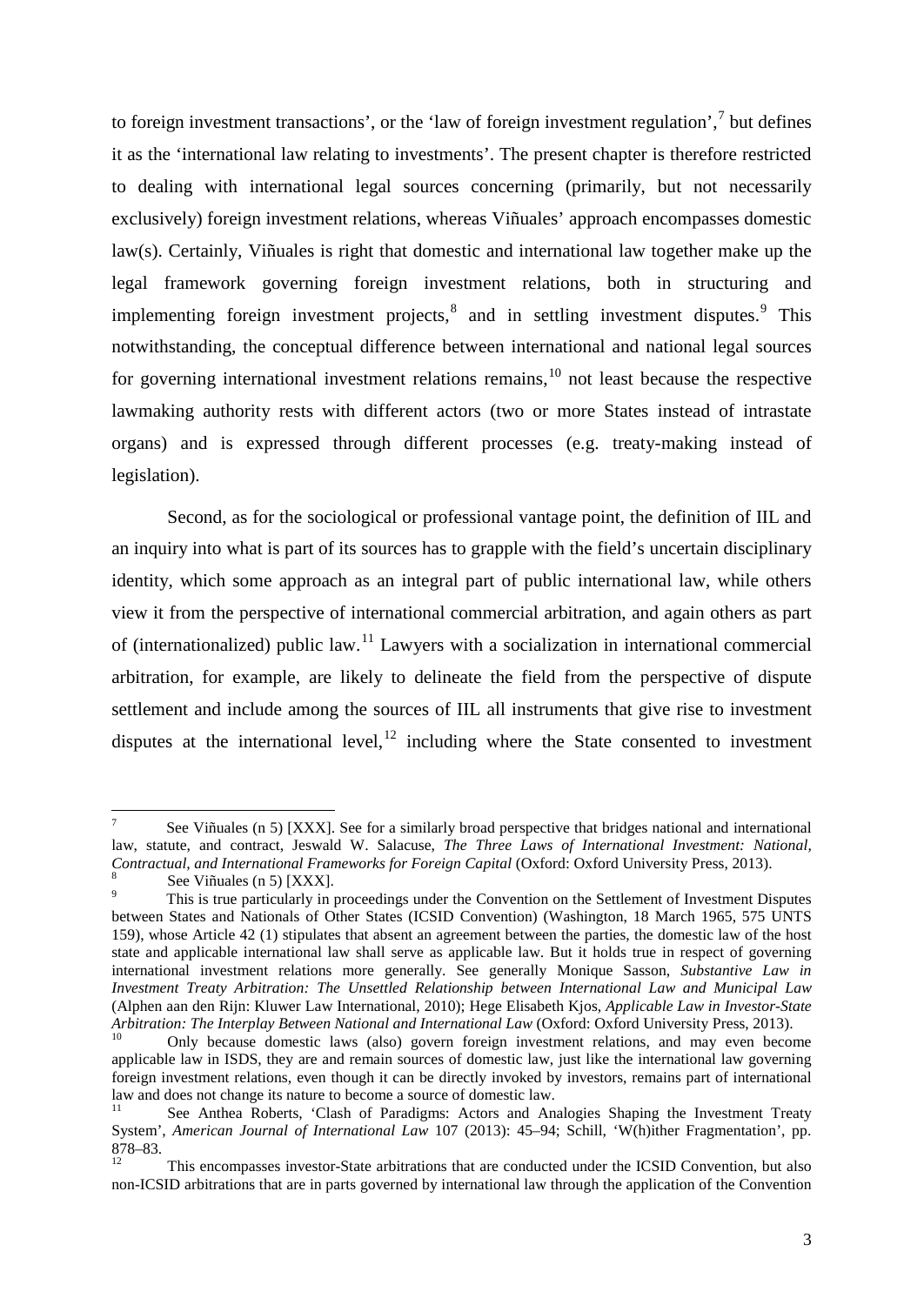arbitration in a domestic statute or in a contract governed by domestic law.<sup>[13](#page-6-0)</sup> By contrast, a public international law perspective, as taken in the present chapter, focuses on the international law governing the substance of international investment relations, most importantly the law of investment treaties.<sup>[14](#page-6-1)</sup>

Finally, institutional context is relevant for an analysis of sources. In this respect, this chapter does not look at the historic debates about sources of  $III$ ,  $^{15}$  $^{15}$  $^{15}$  nor does it assess the impact current reform debates may have on the issue. [16](#page-6-3) Instead, its focus is on how the substantive international law governing investments is applied at what has to be seen as the center of IIL, namely the network of several thousand bilateral, regional, and sectoral IIAs that promote and protect foreign investment,  $17$  and that are at the basis of the substantial and ever increasing number of investment arbitration.<sup>[18](#page-6-5)</sup> Although investment disputes under international law are occasionally also settled through interstate arbitration before the ICJ,<sup>[19](#page-6-6)</sup> and in rare cases through investor-State arbitration based on State contracts governed directly by international law,<sup>[20](#page-6-7)</sup> these instances of IIL have been, for at least 20 years, relatively

**.** 

on the Recognition and Enforcement of Foreign Arbitral Awards (New York Convention) (New York, 10 June 1958, 330 UNTS 3).

<span id="page-6-0"></span><sup>13</sup> See Florian Grisel, 'The Sources of Foreign Investment Law', in *The Foundations of International Investment Law*: *Bringing Theory into Practice*, edited by Zachary Douglas, Joost Pauwelyn, and Jorge E.

<span id="page-6-1"></span> $\overline{P}$ <sup>14</sup> For a similar perspective see Moshe Hirsch, 'Sources of International Investment Law', in *International Investment Law and Soft Law*, edited by Andrea K. Bjorklund and August Reinisch (Cheltenham: Edward Elgar, 2012), 9–38.<br><sup>15</sup> For the importance of the debate about sources in the history of IIL, see Patrick Juillard, *L'évolution* 

<span id="page-6-2"></span>*des sources du droit des investissements*, vol. 250, Collected Courses of the Hague Academy of International

<span id="page-6-3"></span>Law (Leiden: Brill/Nijhoff, 1994), 9–215, 21–2. <sup>16</sup> For a succinct overview over the most recent reform debates, see generally UNCTAD, *World Investment Report 2015: Reforming International Investment Governance* (United Nations 2015), pp. 119 ff., <http://unctad.org/en/PublicationsLibrary/wir2015\_en.pdf.>, accessed 8 August 2016. See further, inter alia, the contributions in Jean E. Kalicki and Anna Joubin-Bret, eds., *Reshaping the Investor-State Dispute Settlement System: Journeys for the 21st Century* (Leiden: Brill, 2015).

<span id="page-6-4"></span>The term IIA encompasses bilateral investment treaties, investment chapters in free trade agreements, investment provisions in multilateral agreements, such as the North American Free Trade Agreement (NAFTA) (Washington, 17 December 1992, 32 ILM 289 (1993)), and treaties dealing with foreign investment in specific sectors, such as the ECT as regards the energy sector. By the end of 2015, there was a total number of 3,304 such IIAs; see UNCTAD, *World Investment Report 2016: Investor Nationality: Policy Challenges* (United Nations 2016), p. xii, <http://unctad.org/en/PublicationsLibrary/wir2016\_en.pdf>, accessed 8 August 2016.<br>
18 As of 1 January 2016, a total number of 696 ISDS cases has been reported; see ibid., p. 104.<br>
19 El Warsian Sixu

<span id="page-6-6"></span><span id="page-6-5"></span><sup>19</sup> *Elettronica Sicula SpA (ELSI) (United States v Italy)* (Judgment) [1989] ICJ Rep 15; *Ahmadou Sadio Diallo (Republic of Guinea v Democratic Republic of the Congo) (Merits)* [2010] ICJ Rep 639. For examples of interstate arbitrations dealing with investment disputes see Anthea Roberts, 'State-to-State Investment Treaty Arbitration: A Hybrid Theory of Interdependent Rights and Shared Interpretive Authority', *Harvard Journal of International Law* 55 (2014): 1–70.<br><sup>20</sup> See Prosper Weil, *Problèmes relatifs aux contrats passés entre un Etat et un particulier*, vol. 128,

<span id="page-6-7"></span>Collected Courses of the Hague Academy of International Law (Leiden: Brill/Nijhoff, 1969), 95–234, 123, 148– 88, 190.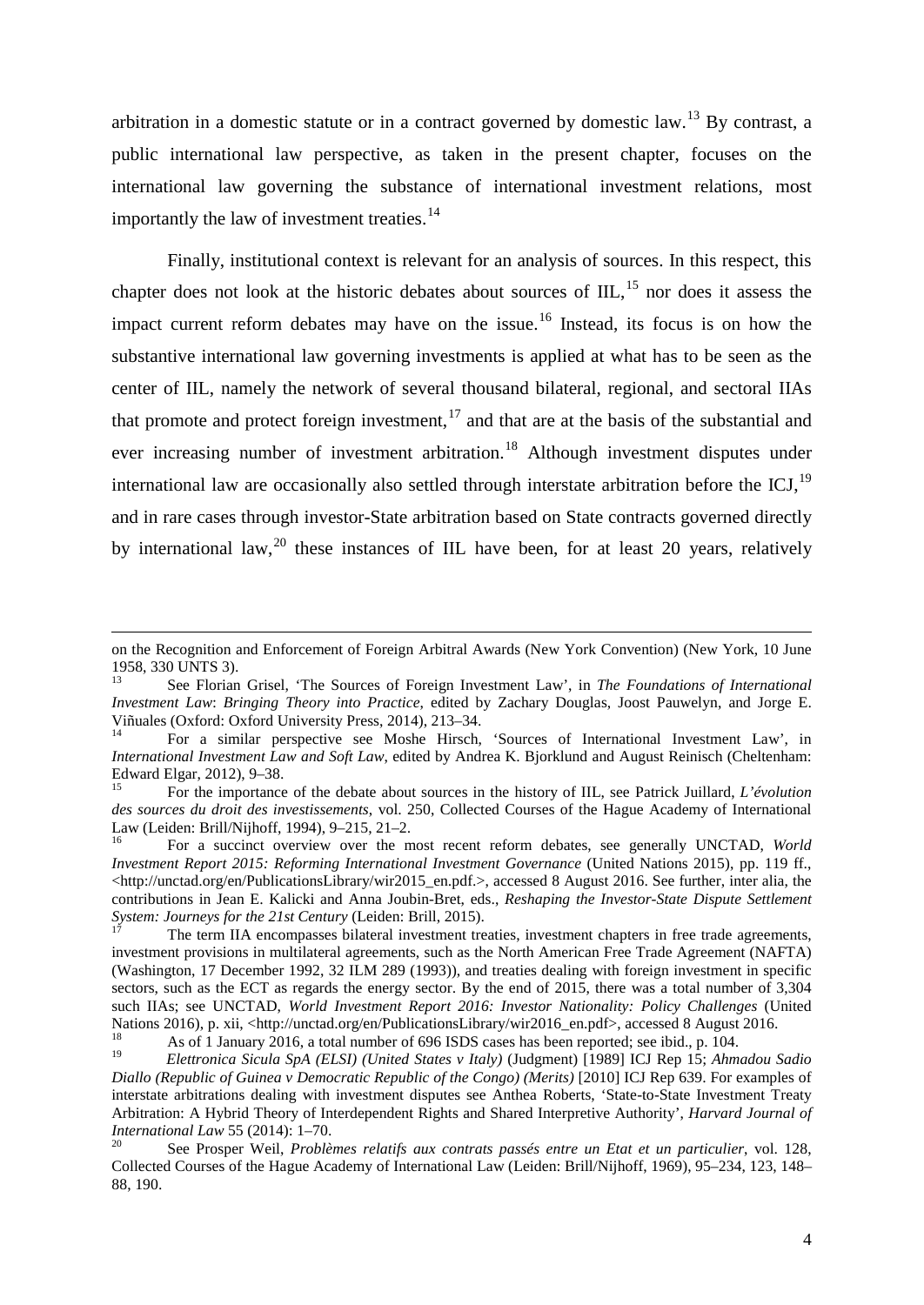peripheral phenomena that are overshadowed by the institutional context of the investment treaty regime and its application in investment treaty arbitration.

As present day IIL, for all practical purposes, is equivalent to the law of investment treaties as interpreted and applied by investment treaty tribunals, other sources, such as custom or general principles, usually only come into play, not as independent sources, but merely in order to concretize and clarify the meaning of the often vague standards of treatment in investment treaties. These include, inter alia, the prohibition of indirect expropriation without compensation or the requirement to treat investors fairly and equitably. Unlike in other fields of international law, the function of sources other than treaties in IIL is primarily one of the content-determination of treaties, not of law ascertainment. Accordingly, it is little surprising that the sources of IIL today are, with some notable exceptions,  $21$  rarely a topic for scholarship. Likewise, with the exception of the perennial debate about the relationship between the customary international law minimum standard of treatment and the fair and equitable treatment (FET) standard,  $^{22}$  $^{22}$  $^{22}$  debates about the determination of vague treaty content in IIL are usually not discussed as an interplay of sources.

#### **III. Multilateralization Through Bilateral Treaties**

The first notable feature of IIL relates to the form of bilateral treaties as the main source of law and their relationship to the field's underlying ordering paradigm. Indeed, the doctrine of sources not only serves the function of law ascertainment or content determination in a specific field. The form of dominant sources also reflects a field's underlying ordering paradigm, that is, whether it is structured according to multilateral or bilateral rationales. In fact, the form in which material sources are cast may be an indicator as to whether a field of international law enshrines broadly shared rules that balance the interests of all participating actors and are reflective of multilateralism (which is the case when a field is dominated by multilateral treaties or custom) or whether it is highly fragmented and reflects preferential treatment in *quid pro quo*-bargains that differ greatly across treaties and that usually favor the interests of hegemonic powers who have greater bargaining power in bilateral as compared to

<span id="page-7-1"></span><span id="page-7-0"></span><sup>&</sup>lt;sup>21</sup> See the contributions in Gazzini and De Brabandere, eds., *International Investment Law*; Hirsch 'Sources of International Investment Law', Grisel, 'The Sources of Foreign Investment Law'; Juillard, L'évolution des sources'.

<sup>22</sup> See Newcombe and Paradell, *Law and Practice of Investment Treaties*.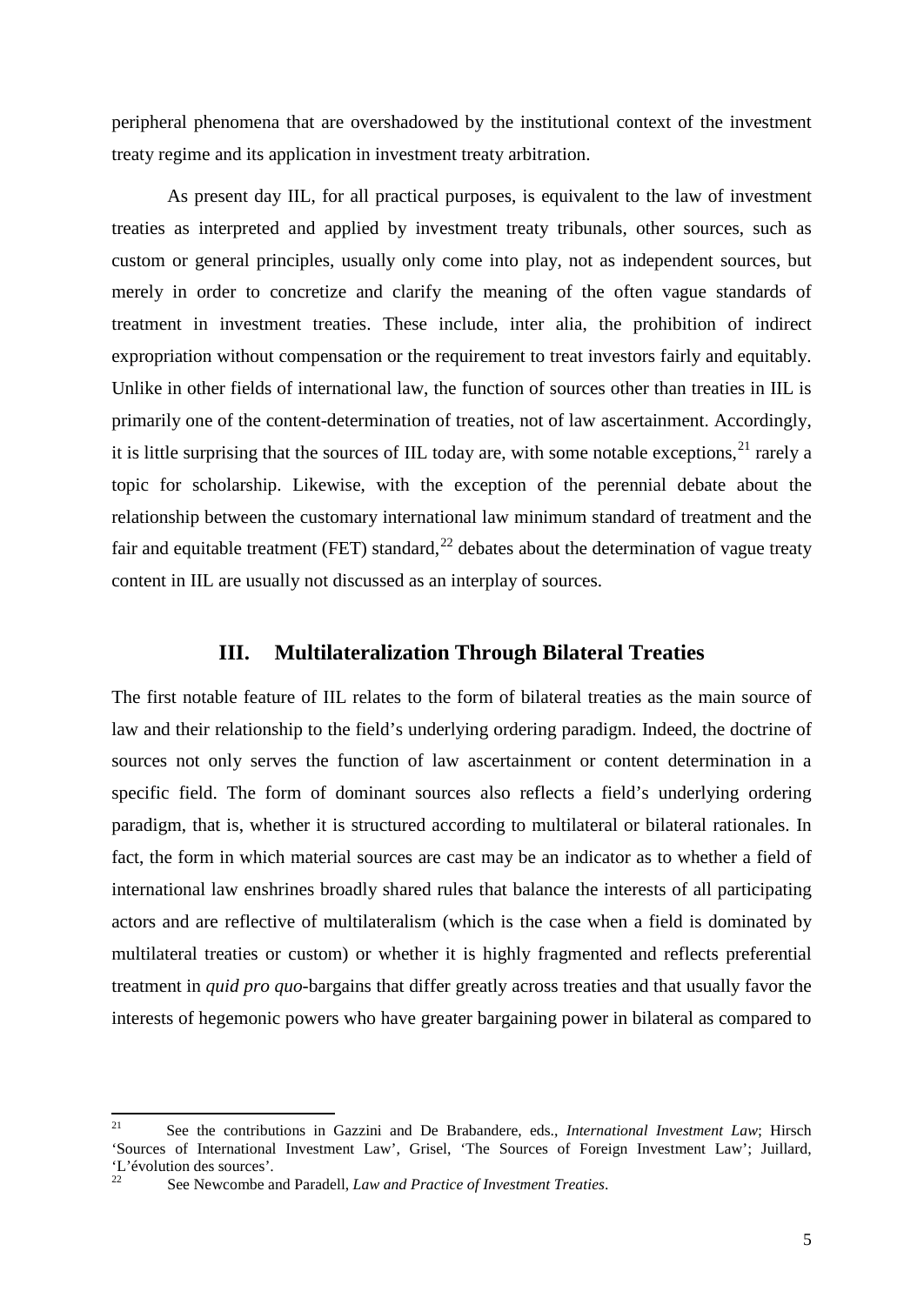multilateral settings.<sup>[23](#page-8-0)</sup> IIL as a field that is dominated by bilateral treaties, with custom and general principles being (almost exclusively) limited to concretize and serve as interpretative background for treaty norms,<sup>[24](#page-8-1)</sup> could therefore be seen as a typical example of a highly fragmented patchwork of bilateral bargains, and hence the anti-thesis to multilateralism.[25](#page-8-2)

Curiously however, IIL can be read as a case in which multilateral structures develop on the basis of bilateral treaties.<sup>[26](#page-8-3)</sup> Although the conclusion of multilateral treaties addressing substantive rights and obligations in investor-State relations has repeatedly failed after World War II, $^{27}$  $^{27}$  $^{27}$  the large number of bilateral IIAs that has been negotiated in reaction to these failures has not resulted, as should be expected in bilateral settings, in a large amount of variation across treaties. On the contrary, IIAs (even the more recent ones that have engaged in a recalibration of rights and obligations in reaction to the extensive criticism of the field),  $28$ are generally constructed in a remarkably similar fashion concerning their core, consisting of standard clauses and principles of IIL. Thus, a standard set of substantive and procedural protections for covered 'investments' and 'investors', including provisions on expropriation, national treatment and most-favoured-nation treatment (MFN), FET, full protection and

<span id="page-8-0"></span><sup>23</sup> For a general discussion of the difference between bilateralism and multilateralism, see John G. Ruggie, 'Multilateralism: The Anatomy of an Institution', in *Multilateralism Matters: The Theory and Praxis of an Institutional Form*, edited by John G. Ruggie (Columbia: Columbia University Press, 1993), 3–49. See also Bruno Simma, *From Bilateralism to Community Interest in International Law*, vol. 250, Collected Courses of the Hague Academy of International Law (Leiden: Brill/Nijhoff, 1994), 217–376, 233 ('The antithesis of the bilateralism thus described consists of the assertion of community interest in the development of international law...').

<span id="page-8-2"></span>

<span id="page-8-1"></span>See Viñuales (n 5) [XXX].<br>
<sup>25</sup> Sorge Viñuales, amongst others, considers that it makes little sense to speak of a regime of IIL; ibid., p. Similarly, Peter T. Muchlinski, 'Corporations and the Uses of Law: International Investment Arbitration as a "Multilateral Legal Order",  $Oñati$  Legal Series 1 (2011), p. 1, "Multilateral Legal Order"', *Oñati Legal Series* 1 (2011), p. 1, [<http://papers.ssrn.com/sol3/papers.cfm.abstract\\_id=1832562>](http://papers.ssrn.com/sol3/papers.cfm.abstract_id=1832562) accessed 12 April 2016 (describing IIL as an 'unstructured process of privatized legal entrepreneurship'); Eyal Benvenisti and George W. Downs, 'The Empire's New Clothes: Political Economy and the Fragmentation of International Law', *Stanford Law Review* 60 (2007): 595–631, 597–98, 609 ff.<br><sup>26</sup> For an in-depth analysis of how bilateral investment treaties make up a multilateral regime, see Stephan

<span id="page-8-3"></span>W. Schill, *The Multilateralization of International Investment Law* (Cambridge: Cambridge University Press,  $\frac{2009}{27}$ .

<span id="page-8-4"></span><sup>27</sup> On the various failed attempts to establish multilateral treaties governing international investment relations in substance, whether as part of the International Trade Organization (ITO) in 1948, the Organization for Economic Co-operation and Development (OECD) in 1967 and 1998, or the World Trade Organization (WTO) during the Uruguay and Doha Rounds, see ibid., pp. 23–64.

<span id="page-8-5"></span>While States are actively involved in recalibrating investment treaties to provide a better balance between the protection of foreign investors and States' right to regulate, these modifications do not challenge the basic underlying principles and characteristics of IIAs, but rather adjust the system from within. They increase the complexity of the system, but leave the foundational multilateral features of IIL untouched. See Stephan W. Schill and Marc Jacob, 'Trends in International Investment Agreements 2010–2011: The Increasing Complexity of International Investment Law', in *Yearbook on International Investment Law & Policy 2011-2012*, edited by Karl P. Sauvant (Oxford: Oxford University Press, 2013), 141–180, 178–9.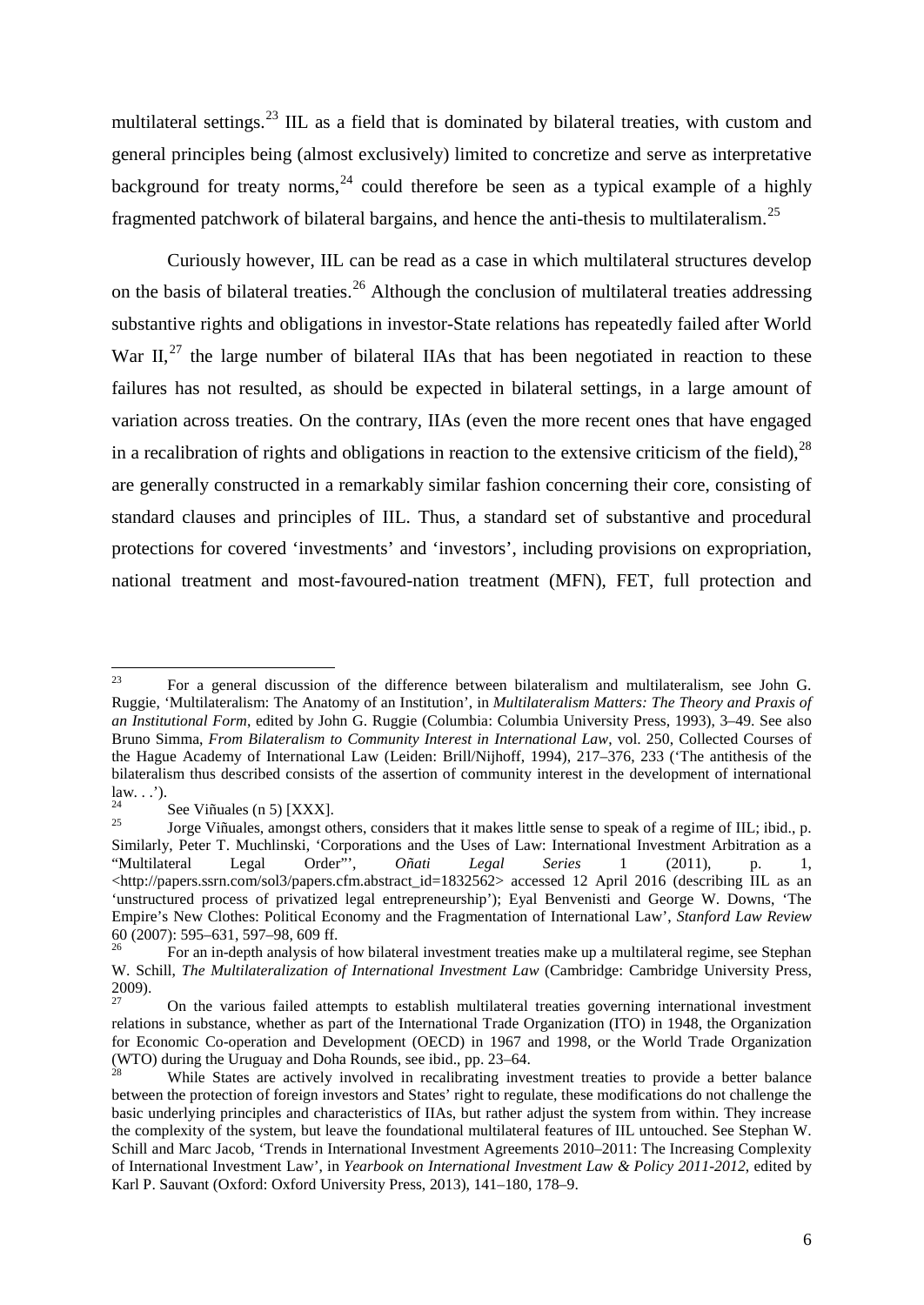security, free transfer of capital, and rules on ISDS are included, with limited variations in wording, in virtually any IIA.

Moreover, the similarity of IIAs is not a result of chance, but the product of deliberate planning by capital-exporting countries, reflecting the shared objective to promote and protect foreign investments and reduce political risk in particular in countries with weak domestic institutions. For this end, IIAs are based on model treaties that were first developed by a handful of capital-exporting countries (particularly Germany, the Netherlands, the United Kingdom, and the United States) who coordinated their investment policies and IIA programs within the OECD and later promoted by international organizations, such as the United Nations Conference for Trade and Development (UNCTAD), as instruments for development.<sup>[29](#page-9-0)</sup> Meanwhile, IIAs are losing their North-South pedigree as investment flows also from developing into developed countries as well as among developing countries, suggesting that acceptable levels of investment protection under international law are in the shared interest of all States.

In addition, the treaties provide for a number of mechanisms that reduce divergence amongst them and increase harmonization in the field. First, MFN clauses regularly included in IIAs contribute to the multilateralization of  $III<sup>30</sup>$  $III<sup>30</sup>$  $III<sup>30</sup>$  Within their scope of application, which usually encompasses substantive standards of treatment, but may also apply to questions of dispute settlement, $31$  such clauses ensure that a host State must extend any more favourable treatment it may offer to third States also to the State benefiting from MFN treatment. This prevents that different investment standards apply depending on the investor's nationality, leading to a harmonization and hence multilateralization of IIL. Second, nationality planning through corporate structuring, a practice that has been validated widely by arbitral tribunals.<sup>[32](#page-9-3)</sup> allows investors to opt into their preferred IIA rather independently of their own nationality. While only offering protection to nationals of the other contracting State, foreign investors

<span id="page-9-0"></span><sup>&</sup>lt;sup>29</sup> See Zachary Elkins, Andrew T. Guzman, and Beth A. Simmons, 'Competing for Capital: The Diffusion of Bilateral Investment Treaties, 1960–2000', *International Organizations* 60 (2006): 811–46, 818–  $\frac{19}{30}$ .

<span id="page-9-1"></span><sup>30</sup> A typical MFN clause requires a State to 'treat investments and activities associated with investments in its own territory . . . on a basis no less favourable than that accorded to investments and activities associated with investments of nationals of any third country'. See Agreement between the Government of Australia and the Government of the People's Republic of China on the Reciprocal Encouragement and Protection of Investments (signed and entered into force 11 July 1988), Art 3 (c).

<span id="page-9-2"></span><sup>&</sup>lt;sup>31</sup> On the debate about the scope of application, see Schill, *The Multilateralization*, pp. 121–96.<br>Bureau Veritas, *Inspection, Valuation, Assessment and Control, BIVAC BV v Paraguay, ICSID Case* 

<span id="page-9-3"></span>No ARB/07/9, Further Decision on Objections to Jurisdiction (9 October 2012), para. 93; *Pac Rim Cayman LLC v Republic of El Salvador*, ICSID Case No ARB/09/12, Decision on the Respondent's Jurisdictional Objections (1 June 2012), para. 2.4.5; *Tokios Tokelės v Ukraine*, ICSID Case No ARB/02/18, Decision on Jurisdiction (29 April 2004), paras. 21 ff.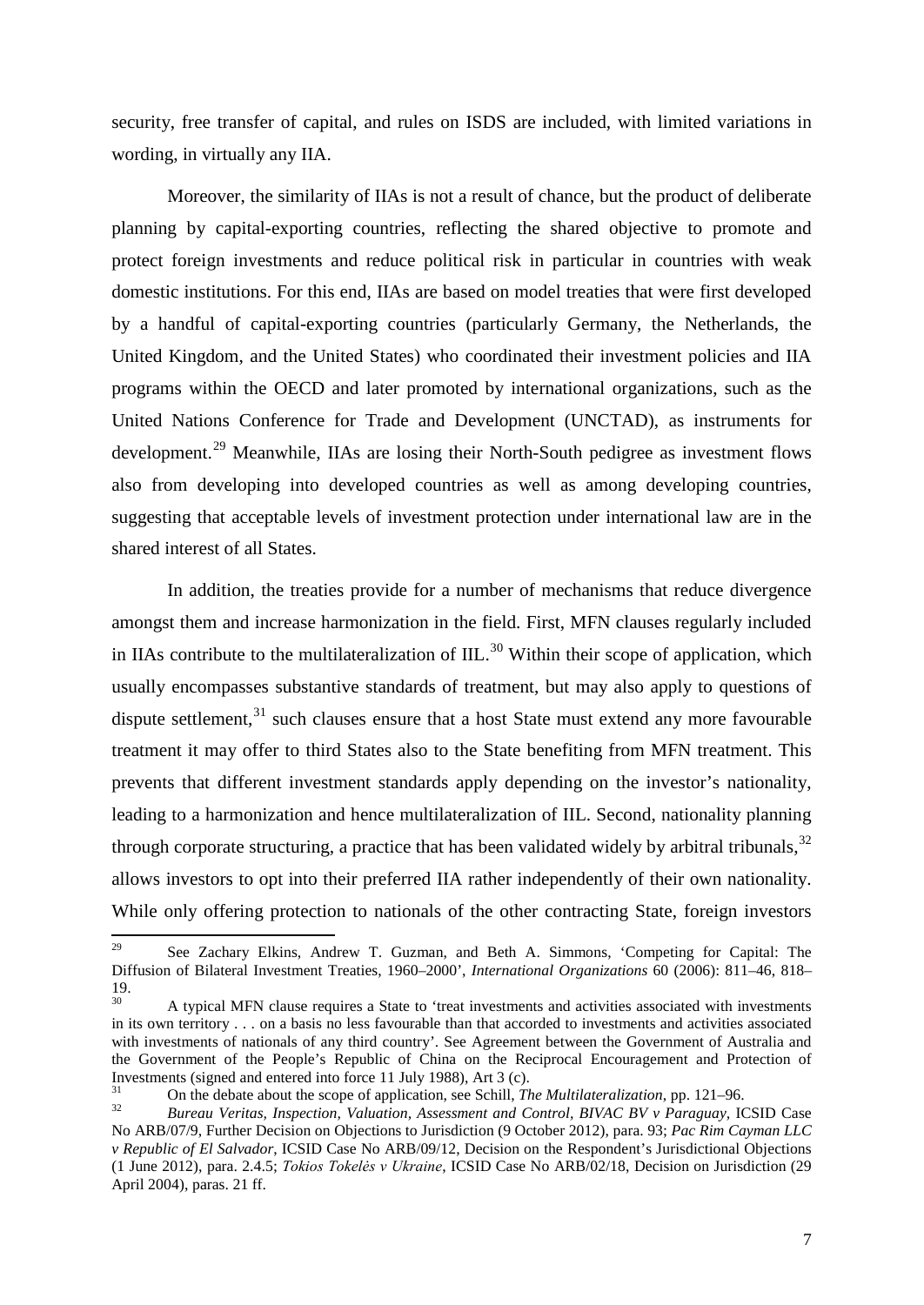can use corporate vehicles established in a 'foreign' jurisdiction covered by an IIA of their choice in order to afford their investment protection under the 'foreign' IIA. This is possible because IIAs often determine corporate nationality based on incorporation and independently of the nationality of controlling shareholders. Nationality planning undermines strict connections between investment protection and nationality and suggests that IIL is better understood as a multilateral regime.

Finally, the dispute settlement mechanisms under IIAs contribute to the multilateralization of IIL. Disputes under the treaties are resolved by arbitrators chosen from a relatively small pool of arbitration specialists that is appointed in a considerable number of cases.<sup>[33](#page-10-0)</sup> While this elite group of arbitrators does not share identical views on all aspects of IIL, they do have a broadly consistent understanding of IIL's main structural features and substantive principles, thus contributing to a convergence that is typical for a multilateral regime. The multilateralizing effect of ISDS is most easily discerned from the manner in which tribunals interpret IIAs. They do so not in a compartmentalized, IIA-by-IIA fashion, but embed their interpretations within a treaty-overarching framework that is comprised of the entire universe of IIAs. As addressed in more depth in the next Section, tribunals regularly cite and refer to decisions of other tribunals that have previously dealt with similar issues as persuasive precedent, independently of whether the precedent in question was on the same or a similar IIA. Such cross-treaty citation suggests a multilateral conceptualization of the sum of bilateral IIAs.

IIL's multilateralization, however, should not be understood as leading to absolute uniformity; rather, the point is that the IIL system should be understood and examined as a system functioning on the basis of multilateral rather than bilateral rationales. IIL then constitutes a good example of an area of international law where multilateral structures exist independently of, or may even develop on the basis of, bilateral treaties. It is an example of formally bilateral sources (treaties) taking on characteristics of a substantively multilateral regime. An area of international law where a similar analysis could bear fruit is the proliferating field of free trade agreements,  $34$  but possibly also the area of consular relations, extradition and judicial assistance, and international taxation, where large numbers of bilateral treaties exist that may be understood collectively to form a multilateral regime.

<span id="page-10-0"></span><sup>33</sup> See Sergio Puig, 'Social Capital in the Arbitration Market', *European Journal of International Law* <sup>25</sup> (2014): 387–424; Joost Pauwelyn, 'The Rule of Law Without the Rule of Lawyers? Why Investment Arbitrators<br>Are from Mars, Trade Adjudicators from Venus', American Journal of International Law 109 (2015): 761–805.

<span id="page-10-1"></span>See Adrian M. Johnston and Michael J. Trebilcock, 'Fragmentation in International Trade Law: Insights from the Global Investment Regime', *World Trade Review* 12 (2013): 621–52.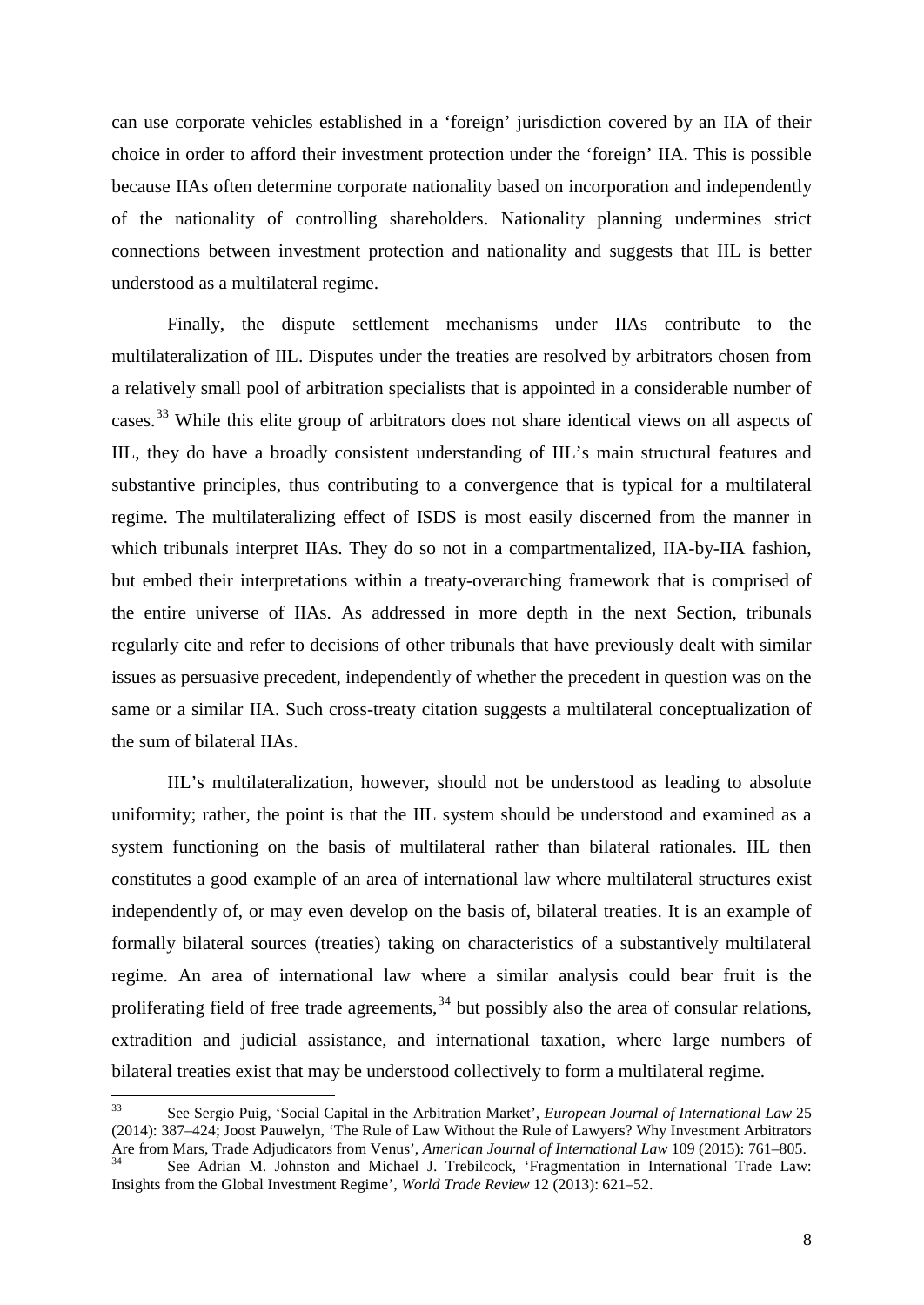#### **IV. The Role of Arbitral Precedent**

The second notable feature in respect of the use of sources in IIL relates to the role of arbitral jurisprudence. Under Article 38 (1) (d) of the ICJ Statute, judicial decisions are not sources as such, but have the status of 'subsidiary means for the determination of rules of law'. The same holds true for decisions by investment treaty tribunals, which are not a source in the strict sense, but merely means for determining the content of IIL. Their subsidiary status in the canon of sources should, however, not disguise the fact that arbitral tribunals, and their pronouncements on the rights and obligations in IIL, are becoming the principal reference point for understanding the substance of those rights and obligations. Thus, it is not so much the often vague rules and principles in IIAs that determine the outcome of investor-State disputes, but the way in which these rules and principles have been applied, shaped, and further developed by investment treaty tribunals in past cases. Arbitral precedent, in other words, becomes the principal reference point to determine the content of IIL.<sup>[35](#page-11-0)</sup>

In fact, the legal authority investment treaty tribunals most often make reference to in their decisions are pronouncements of other investment treaty tribunals. As quantitative citation analyses has found: 'citations to supposedly subsidiary sources, such as judicial decisions, including arbitral awards, predominate<sup>'</sup>.<sup>[36](#page-11-1)</sup> Unlike in commercial arbitrations that are held behind closed doors, this development is possible because investment treaty awards are regularly published (online and in print journals) and intensively discussed not only by parties to future investment treaty arbitrations, but also analysed in IIL scholarship. The ways precedent is used by arbitral tribunals, of course, differs and ranges from its cautious use as a 'source of inspiration' in treaty interpretation or as an indication of the ordinary meaning of a treaty provision, to cases where precedent further develops IIL or even becomes an instrument of system-wide lawmaking. $37$ 

Even though arbitral tribunals do not become tired of emphasizing that arbitral precedent is not binding, they nevertheless attach importance to it up to a point where a *jurisprudence constante* becomes more authoritative as an argument than reference to a

<span id="page-11-0"></span><sup>&</sup>lt;sup>35</sup> On this and the following, see in more detail, including references to arbitral case law, Stephan W. Schill, 'System-Building in Investment Treaty Arbitration and Lawmaking', *German Law Journal* 12 (2011): 1083–1110. See also Schill, *The Multilateralization*, pp. 321–61.

<span id="page-11-1"></span>Jeffery P. Commission, 'Precedent in Investment Treaty Arbitration: A Citation Analysis of a Developing Jurisprudence', *Journal of International Arbitration* 24 (2007): 129–58, 148. See also Fauchald, 'The Legal Reasoning', pp. 333–43.

<span id="page-11-2"></span>On the different uses of precedent in international law generally, see Marc Jacob, 'Precedents: Lawmaking Through International Adjudication', *German Law Journal* 12 (2011): 1005–32.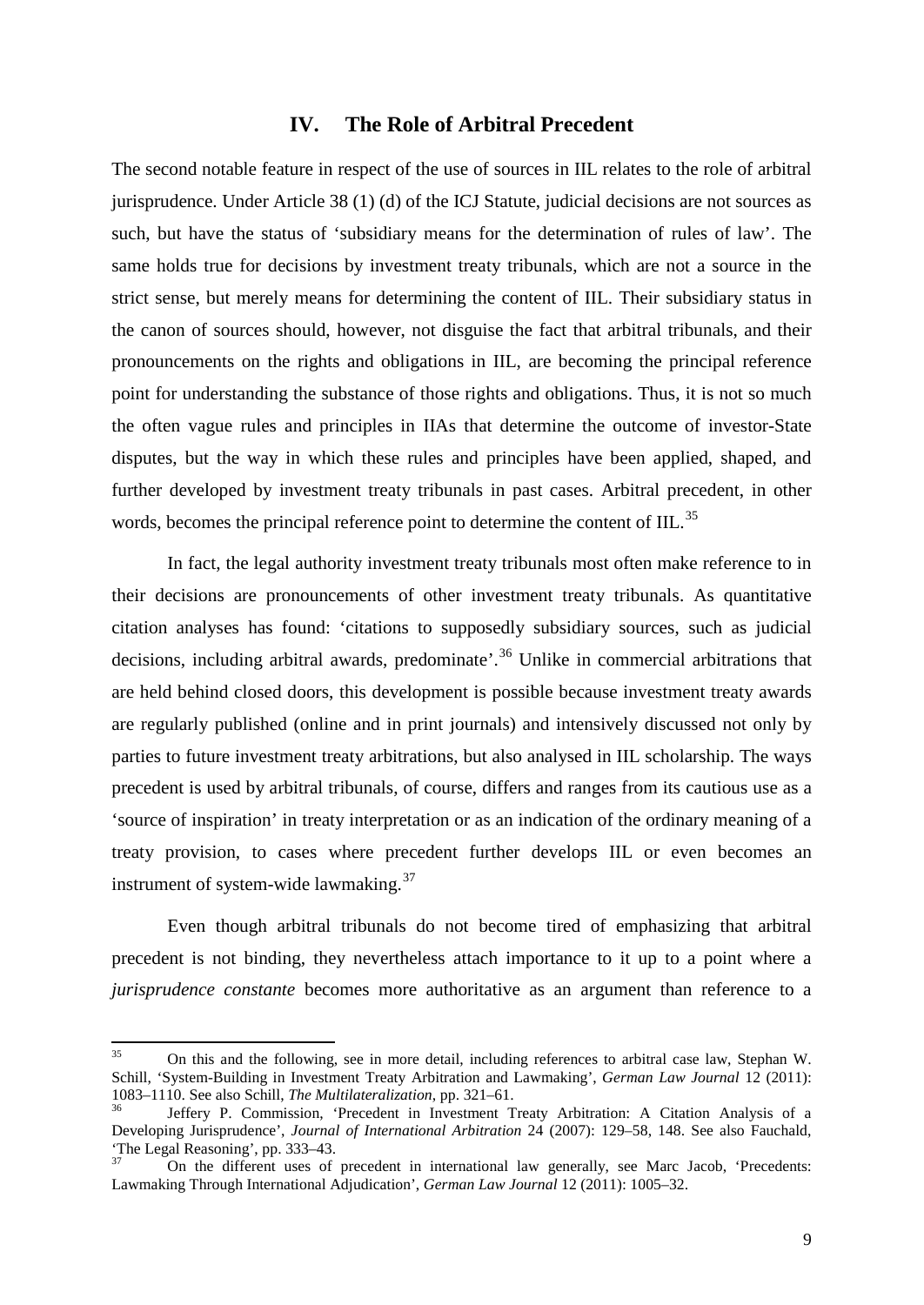formal source of international law. The statement of the Tribunal in *Saipem v Bangladesh* is representative of a position that has widely taken hold among investment arbitrators:

The Tribunal considers that it is not bound by previous decisions. At the same time, it is of the opinion that it must pay due consideration to earlier decisions of international tribunals. It believes that, subject to compelling contrary grounds, it has a duty to adopt solutions established in a series of consistent cases. It also believes that, subject to the specifics of a given treaty and of the circumstances of the actual case, it has a duty to seek to contribute to the harmonious development of investment law and thereby to meet the legitimate expectations of the community of States and investors towards certainty of the rule of law.[38](#page-12-0)

While precedent, in this view, does not bind later tribunals, it shifts the burden of argumentation by demanding a reasoned justification for departing from established precedent, not least because, as stated by another tribunal, 'it is a fundamental principle of the rule of law that "like cases should be decided alike," unless a strong reason exists to distinguish the current case from previous ones.<sup>[39](#page-12-1)</sup> Yet, the more established a precedent becomes, and the more investment treaty tribunals align themselves with a certain line of jurisprudence, the more difficult it becomes for parties and tribunals to meet that burden and to deviate from prior practice.<sup>[40](#page-12-2)</sup> In consequence, through the process of referencing arbitral precedent, the true meaning of the rights and obligations under IIL is not so much enshrined anymore in what passes as a formal source, but rather in the decisions of investment treaty tribunals. For this reason, almost all textbooks on IIL concentrate on describing and analysing the jurisprudence of arbitral tribunals to illustrate the content of IIL: to understand IIL means knowing the practice of investment treaty tribunals.

Most importantly, precedent does not only inform the interpretation of IIAs, but has an impact in creating rights and obligations governing investor-State relations. Investment treaty tribunals, in other words, do not only apply existing sources, but actively make investment law themselves. Tribunals have, for example, declared provisional measures in ICSID arbitrations to be binding, even though Article 47 of the ICSID Convention envisaged

<span id="page-12-0"></span><sup>38</sup> *Saipem SpA v People's Republic of Bangladesh*, ICSID Case No ARB/05/07, Decision on Jurisdiction and Provisional Measures (21 March 2007), para. 67.

<span id="page-12-1"></span><sup>39</sup> *Daimler Financial Services AG v Argentine Republic***,** ICSID Case No ARB/05/1, Award (22 August 2012), para. 52 (internal footnotes omitted). <sup>40</sup> *International Thunderbird Gaming Corp v United Mexican States*, UNCITRAL (NAFTA), Arbitral

<span id="page-12-2"></span>Award (26 January 2006), Separate Opinion of Thomas Wälde, para. 16 ('A deviation from well and firmly established jurisprudence requires an extensively reasoned justification').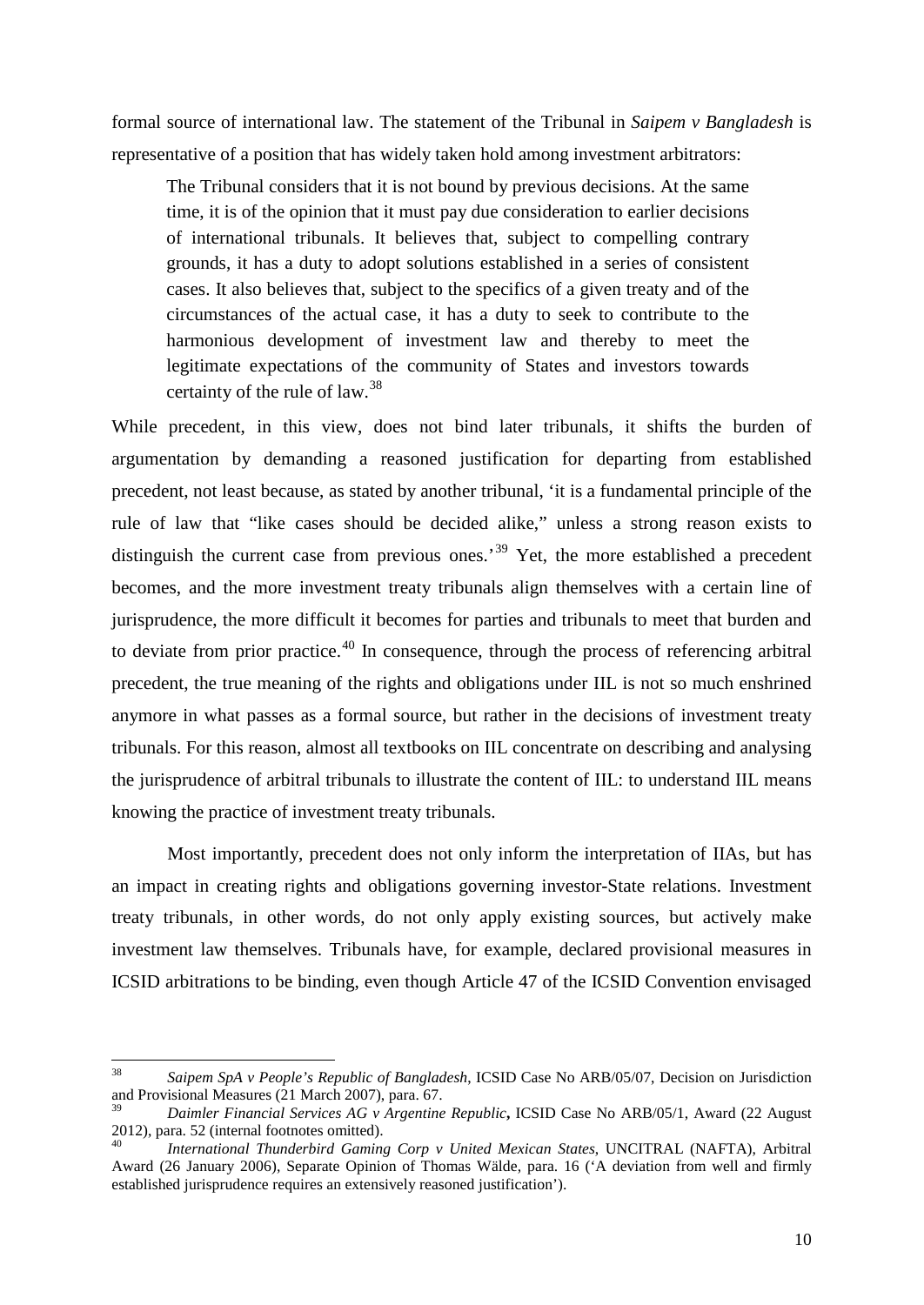them as mere recommendations.<sup>[41](#page-13-0)</sup> Similarly, tribunals have developed the rule to award compound instead of simple interest.<sup>[42](#page-13-1)</sup> But above all, the role of investment treaty tribunals as law-makers becomes clear when considering how they transform the vague and openended principles of IIL, such as FET, full protection and security, indirect expropriation, or national treatment, into concrete rules that limit how the executive, legislator, and judiciary in host States ought to conduct themselves in relation to foreign investors. Most notably, tribunals develop the content of treaty standards in IIL not primarily through the application of methods of treaty interpretation, as enshrined in the Vienna Convention on the Law of Treaties (VCLT),<sup>[43](#page-13-2)</sup> or through recourse to customary international law, but by turning to and relying on arbitral precedent as a main source of law ascertainment and content determination.

The NAFTA award in *Waste Management v Mexico* is representative of arbitral practice in this respect; but virtually any other case could be referred to. In that case, the Tribunal extensively described prior investment awards applying FET in order to clarify the standard's normative content. After discussing arbitral precedent at length, the Tribunal concluded:

Taken together, the *S.D. Myers*, *Mondev*, *ADF* and *Loewen* cases suggest that the minimum standard of treatment of fair and equitable treatment is infringed by conduct attributable to the State and harmful to the claimant if the conduct is arbitrary, grossly unfair, unjust, or idiosyncratic, is discriminatory and exposes the claimant to sectional or racial prejudice, or involves a lack of due process leading to an outcome which offends judicial propriety—as might be the case with a manifest failure of natural justice in judicial proceedings or a complete lack of transparency and candour in an administrative process.<sup>[44](#page-13-3)</sup>

As can be glanced from this quote, the Tribunal's understanding of FET was not derived from an independent application of methods of treaty interpretation but from the understanding of the standard as developed in arbitral jurisprudence. Similar forms of argumentation are not specific to NAFTA, nor is reference to arbitral jurisprudence limited to awards that interpreted the same governing IIA; instead, reference to arbitral precedent is a phenomenon

<span id="page-13-0"></span><sup>41</sup> See Christoph Schreuer, Loretta Malintoppi, August Reinisch, and Anthony Sinclair, *The ICSID Convention: A Commentary*, 2nd ed. (Cambridge: Cambridge University Press, 2009), Art 47, paras. 15–22. For a recent example in arbitral jurisprudence see *Quiborax SA, Non Metallic Minerals SA and Allan Fosk Kaplún v* 

<span id="page-13-2"></span>

<span id="page-13-1"></span><sup>&</sup>lt;sup>42</sup><br>See Grisel, 'The Sources of Foreign Investment Law', pp. 225–33.<br>Vienna Convention on the Law of Treaties (VCLT) (Vienna, 23 May 1969, 1155 UNTS 331).<br>Waste Management, Inc v United Mexican States, ICSID Case No ARB(A

<span id="page-13-3"></span><sup>(30</sup> April 2004), para. 98.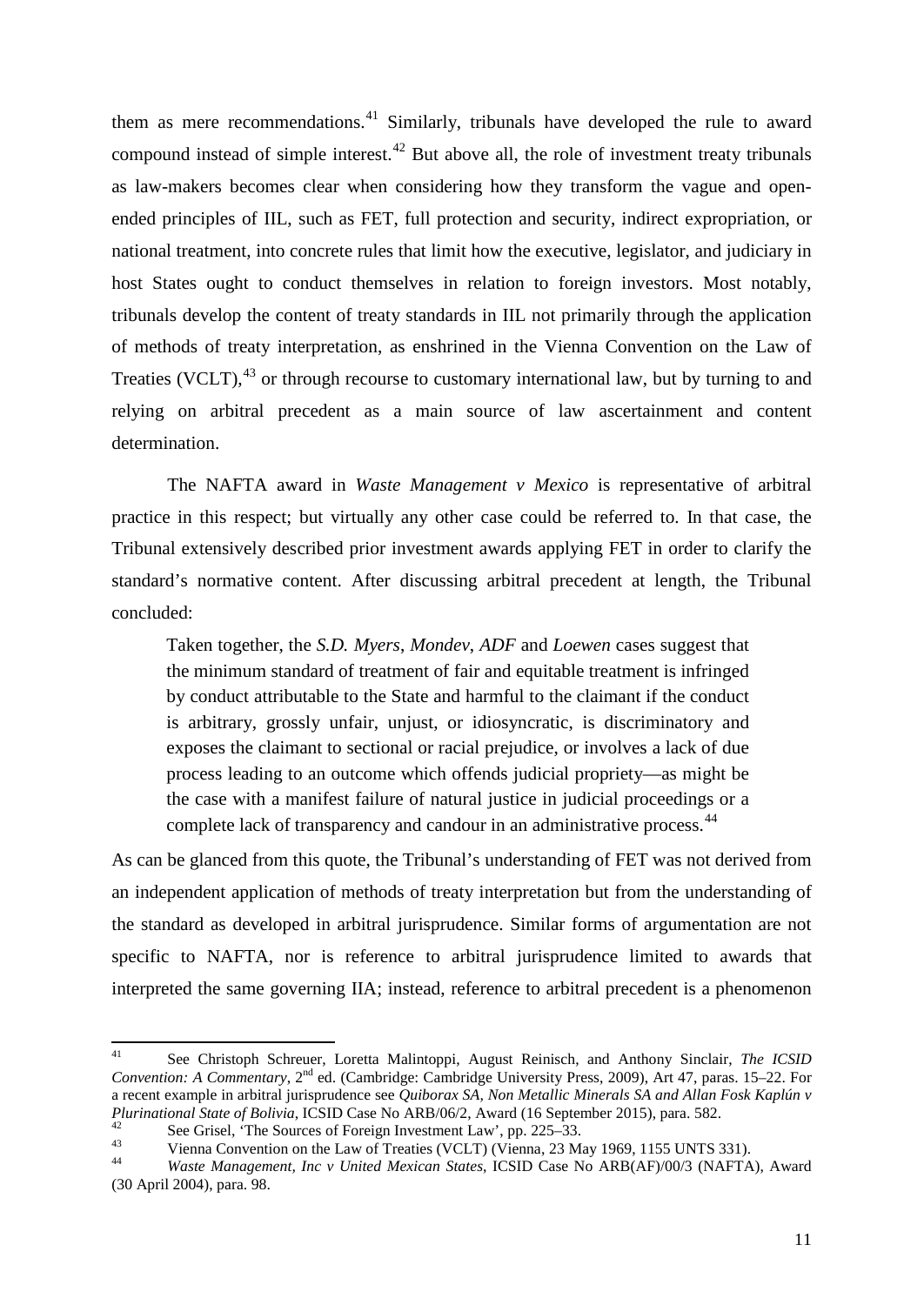that can be found in virtually any arbitral award, with respect to virtually any question of IIL and arbitration. What is more, the power of precedent even plays out in cases of conflicting and inconsistent arbitral decisions,  $45$  where tribunals, often at length, engage in distinguishing precedent based on the facts of the case, the procedural posture, or the applicable IIA, seek to reconcile irreconcilable results through meta-rules, such as redefining an earlier holding on a point of law from a precise rule to a broader principle that allows for exceptions, or by considering an earlier holding itself as an exception to yet another principle, or suggest that a prior case should be overruled as a matter of principle and with effect for the entire IIL system.

Overall, reliance on precedent illustrates how investment treaty tribunals move from institutions that settle individual investment disputes to makers of IIL. Tribunal decisions, while *de iure* non-binding beyond the individual case, de facto determine how investment treaties are interpreted and investment disputes decided. Their practical impact in governing international investment relations and influencing the future behavior of investors and States goes much beyond the limited status accorded to them in Article 38 (1) (d) of the ICJ Statute as 'subsidiary means for the determination of rules of law,' even though from a formal perspective, tribunal decisions do no more than determining and concretizing the content of treaty rules within the IIL system.

### **V. The Use of Comparative Law**

The inclusion of compulsory dispute settlement mechanisms in IIL does not only enhance the importance of arbitral precedent, it also has an effect on bringing in instruments into the process of resolving investment disputes that do not form part of the conventional canon of sources. One notable development, in this context, is the influence of comparative law in the interpretation and application of investment treaties. In fact, comparative references to both domestic legal systems and other international legal regimes (as compared to analysis of rules and principles from outside IIL as part of the applicable law) are frequently found in tribunal decisions. While comparative analysis does not make the *droit comparé* into an independent source of IIL, it still gives the 'foreign' law a degree of authority for the determination of the content of treaty norms. The use of comparative law comes in different degrees of methodological sophistication.

<span id="page-14-0"></span><sup>45</sup> See for the following, including references to arbitral jurisprudence, Schill, *The Multilateralization*, pp. 339–55.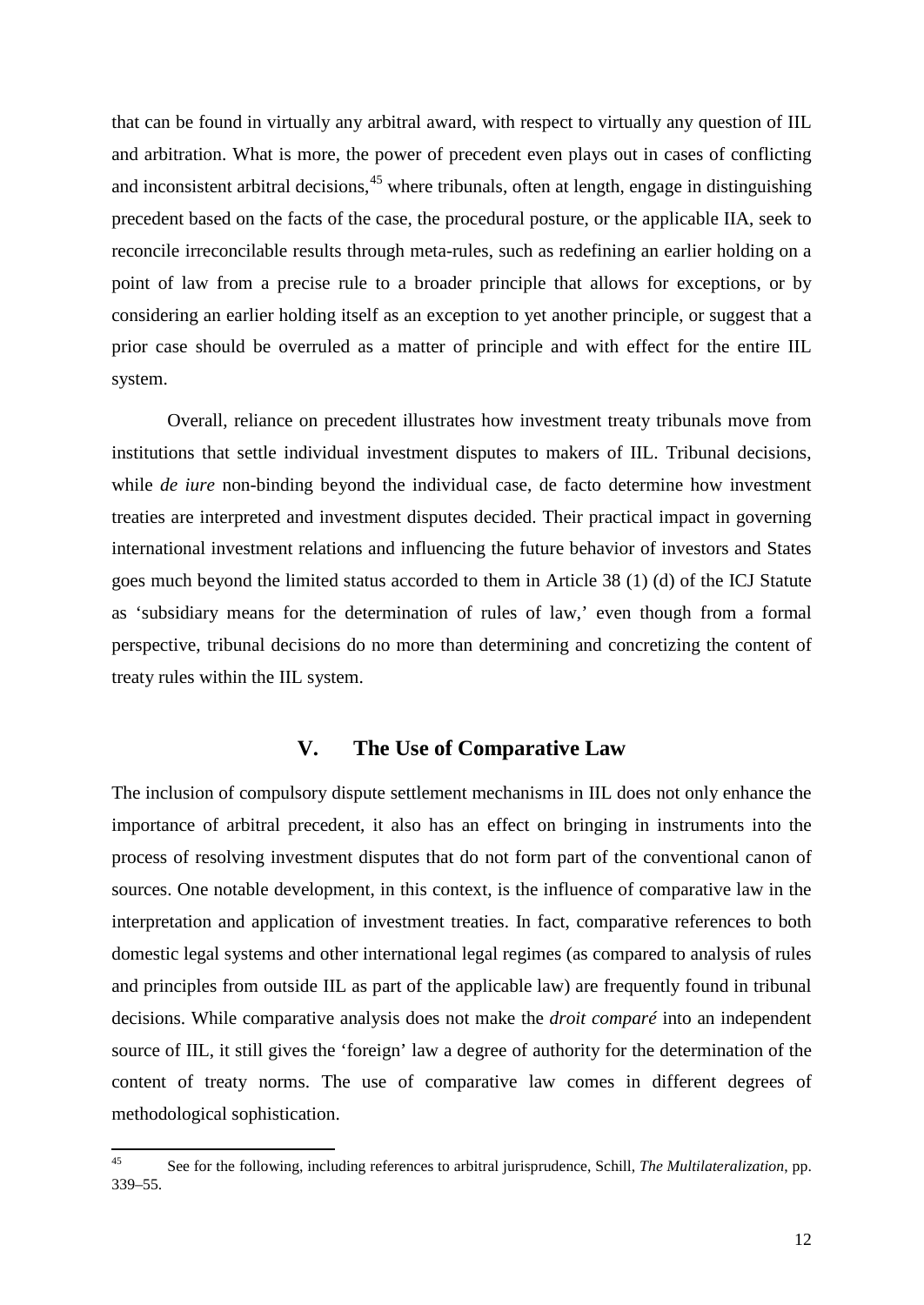At one end of the spectrum, one can observe a simple and methodically loose use of comparative law as mere inspiration for the interpretation of IIL. At the other end, we see a more sophisticated, even if not irreproachable, recourse to comparative law in order to distill general principles of law. An example of a loose use of comparative law is the decision in *Lemire v Ukraine*, which considered, in a rather selective and unsystematic fashion, when determining whether the requirement to radio-broadcast a certain percentage of Ukrainian music was contrary to FET, the use of similar requirements in a variety of domestic legal systems of third-countries.<sup>[46](#page-15-0)</sup>

Often, however, tribunals will attempt to use comparative law in a more methodical fashion. The Tribunal in *Saar Papier v Poland*, for example, made use of the domestic law on expropriation of the two contracting parties to circumscribe the concept of indirect expropriation under the German-Polish bilateral investment treaty.<sup>[47](#page-15-1)</sup> Arbitral tribunals also regularly refer to comparable norms in other international legal regimes to concretize IIA treaty standards. The Tribunal in *Tecmed v Mexico*, for example, drew on the case law of the European Court of Human Rights and of the Inter-American Court of Human Rights to determine what constituted an indirect expropriation in IIL.<sup>[48](#page-15-2)</sup> Numerous tribunals have also drawn on WTO law and jurisprudence to concretize the ambit of national treatment, <sup>[49](#page-15-3)</sup> or the meaning of necessity- and non-precluded measures-clauses in IIAs.<sup>[50](#page-15-4)</sup>

There are, however, also cases where investment treaty tribunals develop more sophisticated and ambitious ways to use comparative law in order to develop general principles. [51](#page-15-5) The tribunals in *Total v Argentina* and *Gold Reserve v Venezuela*, for example, drew heavily on domestic legal orders of various common and civil law jurisdictions, in

<span id="page-15-0"></span><sup>46</sup> *Joseph Charles Lemire v Ukraine*, ICSID Case No ARB/06/18, Decision on Jurisdiction and Liability (14 January 2010), para. 506. Similarly, *Noble Ventures, Inc v Romania*, ICSID Case No ARB/01/11, Award (12 October 2005), para. 178; *Plama Consortium Limited v Republic of Bulgaria*, ICSID Case No ARB/03/02, Award (27 August 2008), para. 269.<br>
<sup>47</sup> Saar Papier v Poland, UNCITRAL, Final Award (16 October 1995), paras. 78 ff.<br>
<sup>48</sup> See Tecnicas Medioambientales Tecmed SA v United Mexican States, ICSID Case No ARB (AF)/00/2,

<span id="page-15-2"></span><span id="page-15-1"></span>Award (29 May 2003), paras. 113–22. Similarly, *Mondev Int'l Ltd v United States of America*, ICSID Case No ARB (AF)/99/2, Award (11 October 2002) paras. 138, 141–4 (concerning immunities of public authorities).

<span id="page-15-3"></span><sup>49</sup> For further discussion, including reference to case law, see Jürgen Kurtz, *The WTO and International Investment Law: Converging Systems* (Cambridge: Cambridge University Press, 2016), pp. 79–135; Nicholas A. DiMascio and Joost Pauwelyn, 'Non-Discrimination in Trade and Investment Treaties: Worlds Apart or Two

<span id="page-15-4"></span>Sides of the Same Coin?', *American Journal of International Law* 102 (2008): 48–89.<br><sup>50</sup> *Continental Casualty Company v The Argentine Republic*, ICSID Case No ARB/03/9, Award (5<br>September 2008), paras. 192–5.

<span id="page-15-5"></span>More generally on the role of general principles in IIL, see Tarcisio Gazzini, 'General Principles of Law in the Field of Foreign Investment', *Journal of World Investment and Trade* 10 (2009): 103–19; Christoph Schreuer et al., *The ICSID Convention*, Art 42, paras 178–82; Stephan W. Schill, 'General Principles of Law in International Investment Law' in Gazzini and De Brabandere, eds., *International Investment Law*, 133, 142–43, 154–57.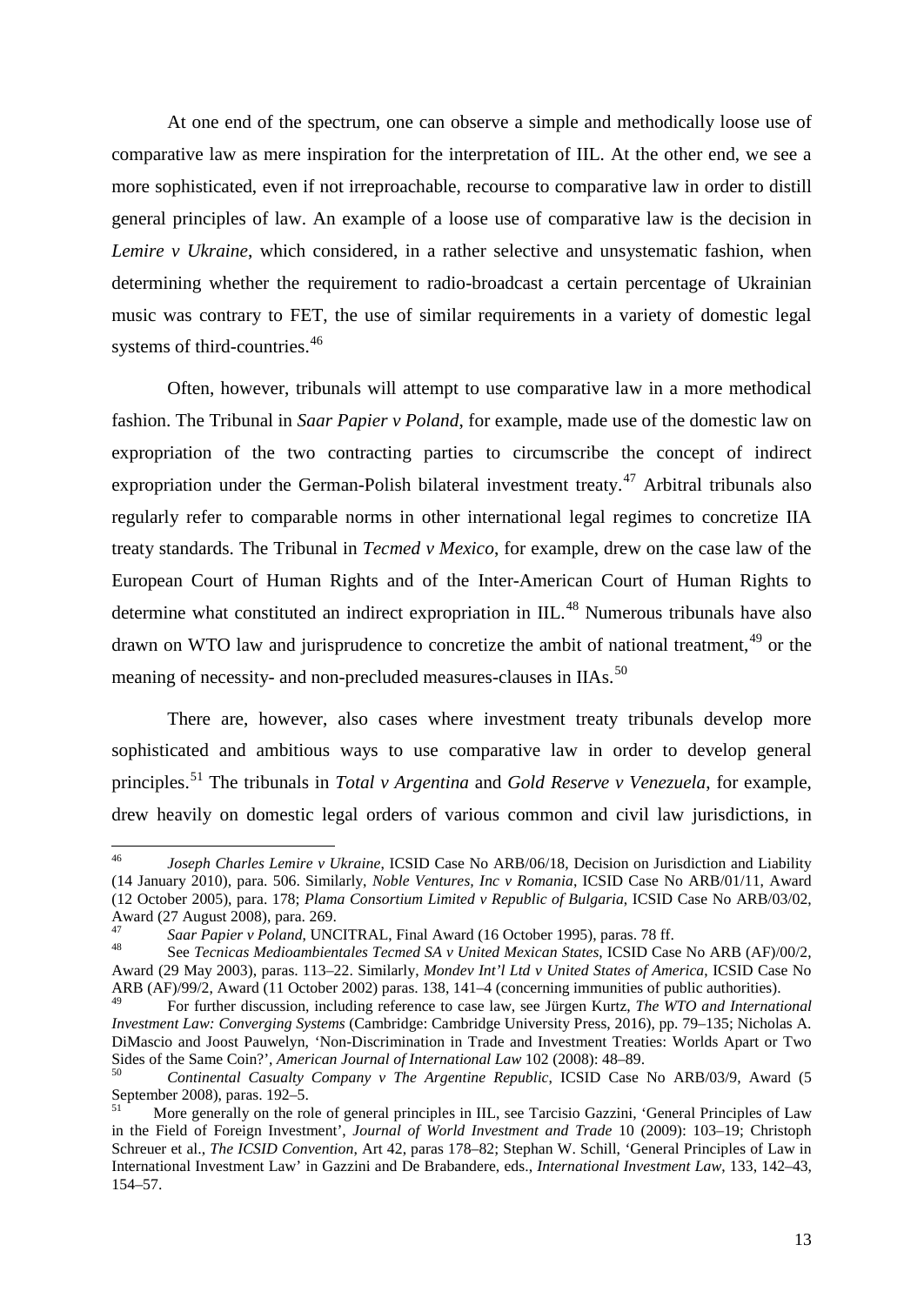Europe and overseas, in addition to general international law, human rights law, and EU law, to normatively ground and give concrete meaning to the concept of protecting legitimate expectations as a restriction on a State's regulatory powers.<sup>[52](#page-16-0)</sup> Other tribunals focus predominantly on other international legal regimes in order to ground certain general principles of law. The Tribunal in *Mobil Corporation et al v Venezuela*, for example, engaged in a detailed analysis of the jurisprudence of various international courts and tribunals, including the ICJ, the Permanent Court of International Justice, the WTO Appellate Body, the Administrative Tribunal of the International Labour Organization, and the Court of Justice of the European Union to ground the concept of misuse of law/abuse of rights.<sup>[53](#page-16-1)</sup>

The difference in how tribunals use comparative law reflects different functions comparative analysis can have. These range from serving as mere instruments of inspiration for the interpretation of vague treaty standards, via the determination of the ordinary meaning States attribute to certain IIL concepts, to developing general principles of law in the sense of Article 38 (1) (c) ICJ Statute, a source of international law that must be taken into account as 'relevant rules of international law applicable in the relations between the parties' in the interpretation of IIAs pursuant to Article 31 (3) (c) VCLT. These different functions notwithstanding, the extent to which comparative law can impact IIL depends on the interpretative leeway the applicable treaty norms leave. Comparative legal analysis does not control the interpretation and application of IIAs as an independent source, or overwrite clear treaty rules, but serves primarily as an instrument to determine the content of vague treaty standards.

What is notable, in this context, is the increasing recourse in comparative analysis to systems of public rather than private law, including in the growing development of general principles of public law by investment treaty tribunals. A case in point, in addition to the examples given above, is the growing use investment tribunals make of proportionality analysis, an argumentative technique to reconcile competing interests, such as investment protection and environmental protection, labor standards, or human rights, that is typical for many systems of public law,<sup>[54](#page-16-2)</sup> as well as recourse to public law doctrines of deference.<sup>[55](#page-16-3)</sup>

<span id="page-16-3"></span><span id="page-16-0"></span><sup>52</sup> See *Total SA v The Argentine Republic*, ICSID Case No ARB/04/1, Decision on Liability (27 December 2010), para. 111; *Gold Reserve Inc v Bolivarian Republic of Venezuela*, ICSID Case No ARB(AF)/09/1, Award

<span id="page-16-1"></span>Mobil Corporation, Venezuela Holdings, BV and others v Bolivarian Republic of Venezuela, ICSID Case No ARB/07/27, Decision on Jurisdiction (10 June 2010), paras 169-85.<br><sup>54</sup> See Gebhard Bücheler, *Proportionality in Investor-State Arbitration* (Oxford: Oxford University Press,

<span id="page-16-2"></span><sup>2015);</sup> Benedict Kingsbury and Stephan W. Schill, 'Public Law Concepts to Balance Investors' Rights with State Regulatory Actions in the Public Interest: The Principle of Proportionality' in *International Investment*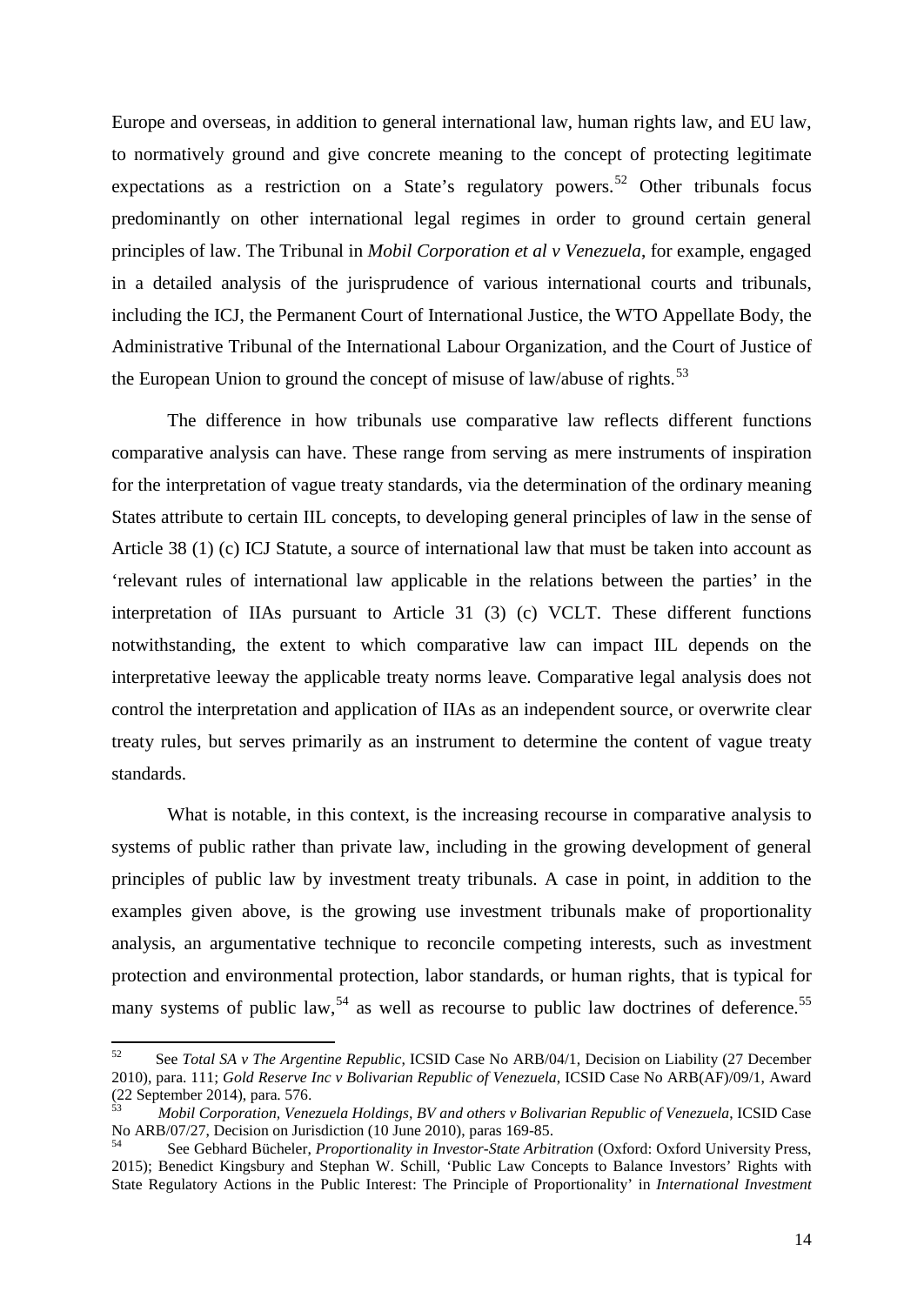Recourse to comparative public law reflects the understanding that IIL constitutes a public law system that is no longer restricted to governing interstate relations, but directly addresses the relations between public and private actors and limits, similar to domestic administrative or constitutional law, how governments exercise authority vis-à-vis private economic actors. [56](#page-17-0)

The use of comparative law is not without problems though, as it may distort the content of rights and obligations enshrined in IIAs. Similarly, if comparative analysis aims at the distillation of general principles, there is the danger that the legal orders drawn on are not well understood in their social, legal, and institutional context and are not sufficiently representative, perhaps even Eurocentric, to reflect a globally acceptable solution.<sup>[57](#page-17-1)</sup> It is because of these methodological challenges that the use of comparative law has raised the criticism of being 'manipulable according to subjective preferences.<sup>[58](#page-17-2)</sup> To avoid such manipulation, and to pre-empt charges of selectiveness and bias, a methodologically rigorous, sophisticated, and critical use of comparative law is necessary. Much work still lies ahead for comparative law scholarship to provide investment treaty arbitration with the necessary tools to engage in sophisticated comparative analyses of the various public law fields touched upon in investor-State arbitration, including, for example, environmental regulation, energy production, or labor and fundamental rights. The methodological challenges notwithstanding, the use of comparative (domestic and international) law is likely to remain a persisting feature in the application of IIL by investment treaty tribunals that constitutes a notable particularity in IIL.

**.** 

*Law and Comparative Public Law*, edited by Stephan W. Schill (Oxford: Oxford University Press, 2010), 75– 106; Caroline Henckels, *Proportionality and Deference in Investor-State Arbitration* (Cambridge: Cambridge University Press, 2015).<br><sup>55</sup> Henckels, *Proportionality*, pp. 69 ff.<br><sup>56</sup> See Stephan W. Schill, 'International Investment Law and Comparative Public Law—An Introduction',

<span id="page-17-0"></span>in Schill, ed., *International Investment Law*, 3–38, 17. See also Gus Van Harten, *Investment Treaty Arbitration and Public Law* (Oxford: Oxford University Press, 2008), p. 5; Santiago Montt, *State Liability in Investment Treaty Arbitration: Global Constitutional and Administrative Law in the BIT Generation* (Oxford: Hart, 2009), pp. 21–2. For the first elaboration on this analogy see the Separate Opinion of Thomas Wälde in *International Thunderbird Gaming Corp v United Mexican States*, UNCITRAL (NAFTA), Arbitral Award (26 January 2006),

<span id="page-17-1"></span>paras 12 ff*.* <sup>57</sup> See José E. Alvarez, '"Beware: Boundary Crossings"—A Critical Appraisal of Public Law Approaches to International Investment Law', *The Journal of World Investment & Trade* 17 (2016): 171–228; Jaye Ellis, 'General Principles and Comparative Law', *European Journal of International Law* 22 (2011): 949–71, 955–8, 968.

<span id="page-17-2"></span><sup>58</sup> M. Sornarajah, *The International Law on Foreign Investment*, 3rd ed. (Cambridge: Cambridge University Press, 2010), p. 418.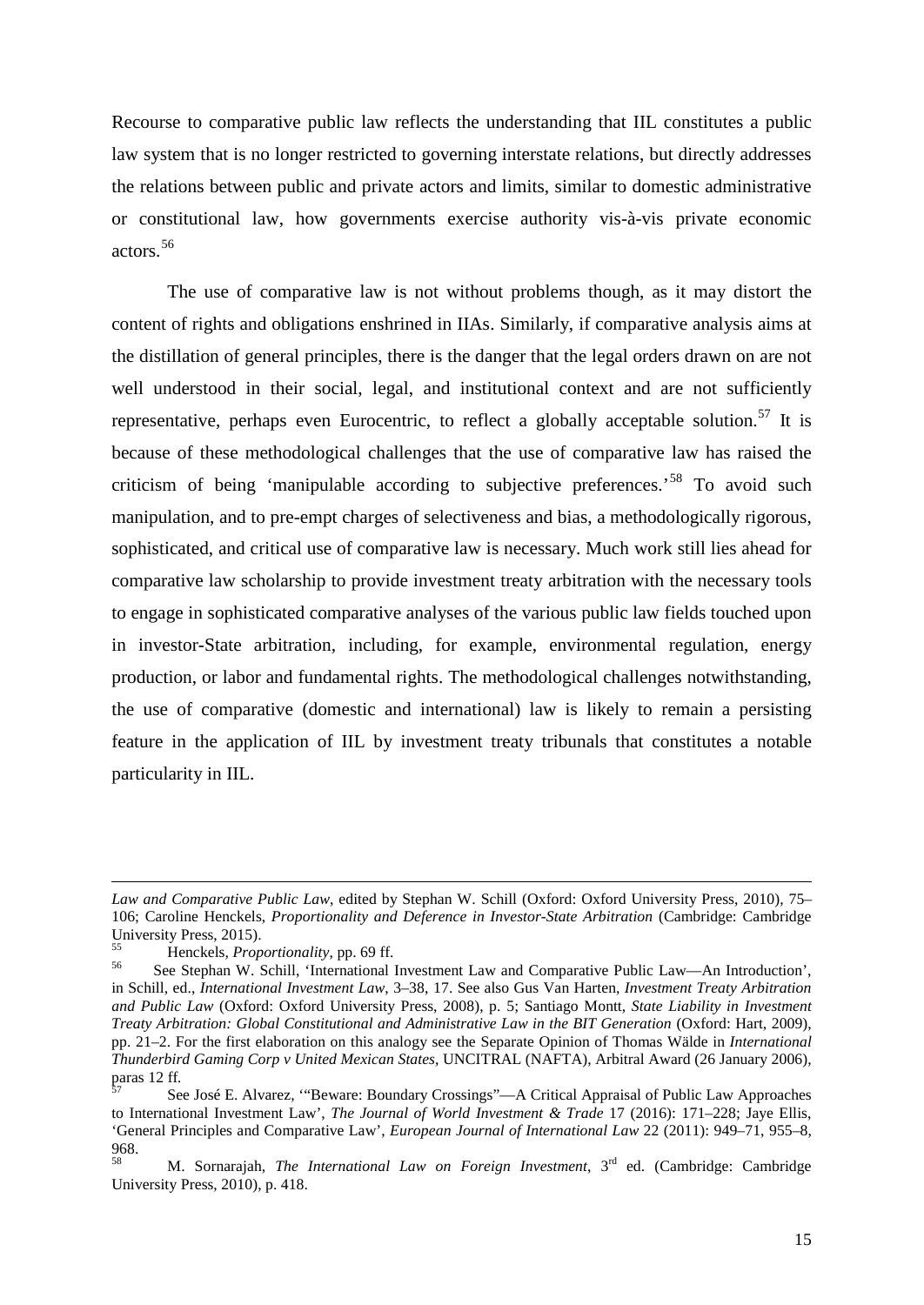#### **VI. The Role of Soft Law**

Comparative law is not the only non-conventional source affecting the interpretation of investment treaties and the settlement of investment disputes. Also, non-binding soft law instruments, which are created by a variety of different actors, including inter-governmental and international organizations, but also by private, non-governmental bodies, impact IIL today.[59](#page-18-0) Soft law instruments play a particularly important role in the management of investor-State dispute settlement but also influence how different substantive interests are balanced in international investment relations and how IIA treaty norms are interpreted.

A first strand of soft law that finds application in ISDS consists of instruments relating to arbitral procedure. Rather than seeking to impact the substantive rights and obligations in IIL, these instruments are largely managerial in function and deal with mostly technical issues of procedural law. Prominent and well-established examples are instruments adopted by the International Bar Association (IBA), an organization of the legal profession with national bar associations as members, namely the IBA Rules on the Taking of Evidence in International Commercial Arbitration, $60$  the IBA Guidelines on Conflicts of Interests in International Arbitration, <sup>[61](#page-18-2)</sup> and the IBA Rules on Party Representation in International Arbitration.<sup>[62](#page-18-3)</sup> These instruments are important in concretizing what are at times unclear and vague rules relating to arbitral procedure, namely the rules on the taking of evidence and the avoidance of conflicts of interests of arbitrators and counsel. Notably, soft law instruments, such as the IBA Guidelines, exercise normative authority independently of the disputing parties' consent; instead, they express standards of behavior that those involved as lawyers (counsel or arbitrator) in the settlement of investment treaty disputes follow as a matter of professional best practices. As pointed out by Gabrielle Kaufmann-Kohler:

Even though the law may be soft, even though it need not be incorporated into the parties' contract, soft law exercises a significant influence over the way arbitration

<span id="page-18-0"></span><sup>59</sup> See in depth Marc Jacob and Stephan W. Schill, 'Going Soft: Towards a New Age of Soft Law in International Investment Law?', *World Arbitration and Mediation Review* 8 (2014): 1–47. See further the

<span id="page-18-1"></span>IBA Rules on the Taking of Evidence in International Arbitration (adopted 29 May 2010) <http://www.ibanet.org/Publications/publications\_IBA\_guides\_and\_free\_materials.aspx> accessed 5 April 2016.<br><sup>61</sup> IBA Guidelines on Conflicts of Interest in International Arbitration (adopted 22 May 2004)

<span id="page-18-2"></span> $\lt$ http://www.ibanet.org/Publications/publications IBA guides and free materials.aspx> accessed 5 April 2016.<br><sup>62</sup> IBA Guidelines on Party Representation in International Arbitration (adopted 25 May 2013)

<span id="page-18-3"></span>[<sup>&</sup>lt;http://www.ibanet.org/Publications/publications\\_IBA\\_guides\\_and\\_free\\_materials.aspx>](http://www.ibanet.org/Publications/publications_IBA_guides_and_free_materials.aspx) accessed 5 April 2016.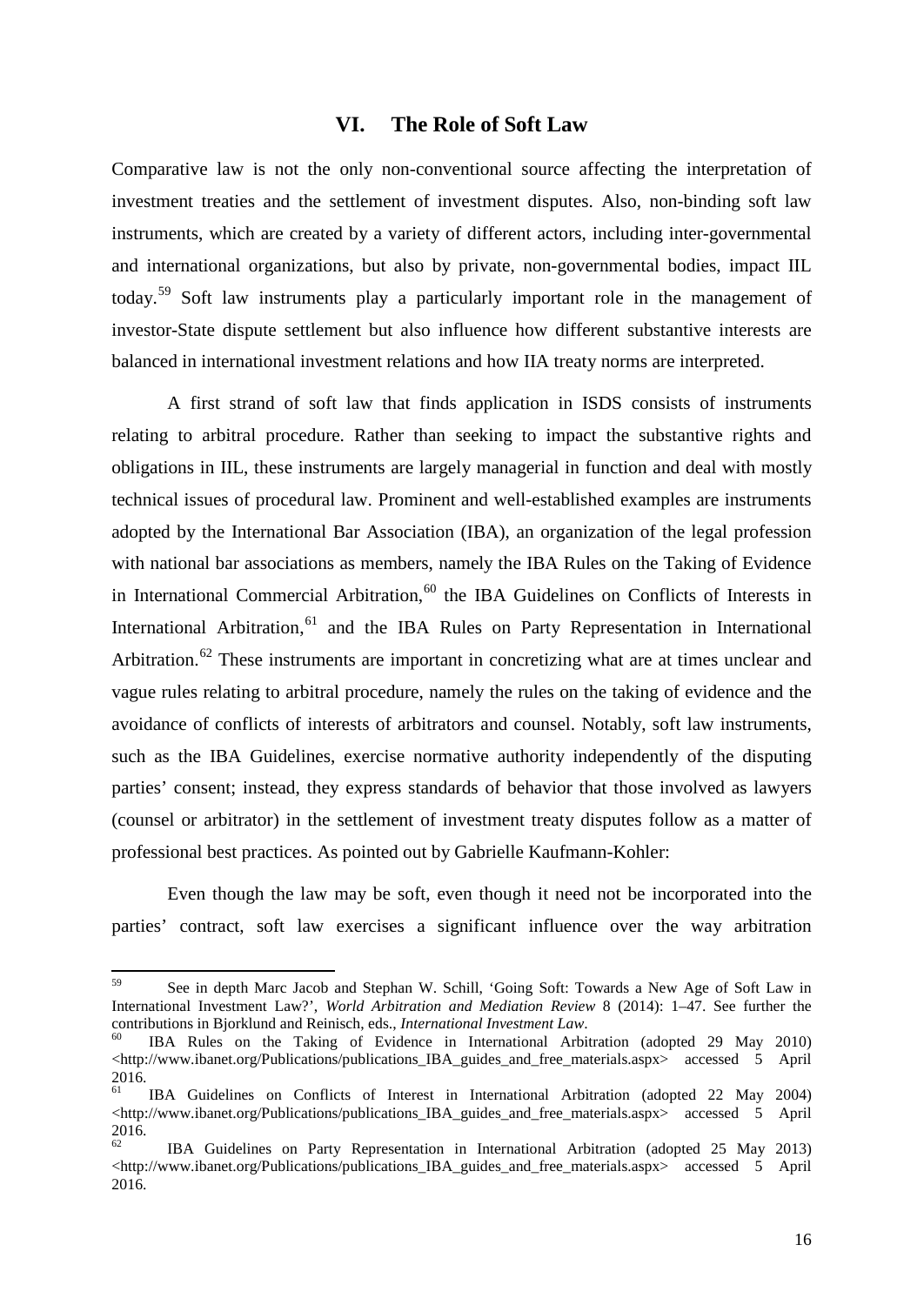proceedings are conducted. The IBA Rules of Evidence, for instance, have become standard practice, whether they are referred to expressly or not. Similarly, in all likelihood no arbitrator would make a decision on a delicate disclosure issue without consulting the IBA Guidelines on Conflicts of Interest.<sup>[63](#page-19-0)</sup>

A second strand of soft law instruments relating to international investment relations aims at rebalancing investment protection and competing rights in response to the criticism that investment law one-sidedly favors the protection of foreign investment at the expense of competing public interests. A particularly important area of soft law that has developed in this context in recent years concerns the area of corporate social responsibility  $(CSR)$ .<sup>[64](#page-19-1)</sup> In this field, several soft law instruments have been developed by international organizations, including the UN Global Compact, the UN Norms on the Responsibilities of Transnational Corporations and Other Business Enterprises with Regard to Human Rights, the UN Guiding Principles on Business and Human Rights, or the OECD Guidelines for Multinational Enterprises. These instruments aim at counterbalancing investor rights through the codification of obligations investors are expected to comply with independently of their rights under IIAs. Albeit still tentatively, such instruments are starting to be referred to by investment treaty tribunals in order to concretize the otherwise vague standards of treatment in IIAs. $65$ 

Similar developments can also be seen with respect to other soft law instruments that aim at establishing best practices for certain areas of government policy that also affect foreign investors. One example are the Principles on Promoting Responsible Sovereign Lending and Borrowing, which were developed by UNCTAD and endorsed by the UN General Assembly.<sup>[66](#page-19-3)</sup> These Principles aim at laying down rights and obligations for both

<span id="page-19-0"></span><sup>&</sup>lt;sup>63</sup> Gabrielle Kaufmann-Kohler, 'Soft Law in International Arbitration: Codification and Normativity', *Journal of International Dispute Settlement* 1 (2010): 283–99.

<span id="page-19-1"></span>For a general discussion see John G. Ruggie, 'Protect, Respect and Remedy: A Framework for Business and Human Rights', UN Doc A/HRC/8/5 (7 April 2008), paras. 51–81 ('The Corporate Responsibility to Respect'); Markos Karavias, *Corporate Obligations under International Law* (Oxford: Oxford University Press, 2013), pp. 6–16.<br><sup>65</sup> See *Hesham T M Al Warraq v Republic of Indonesia*, UNCITRAL, Final Award (15 December 2014),

<span id="page-19-2"></span>para. 577. In addition, it is noteworthy that CSR instruments are also being included in recent IIAs; see, for example, Canada-Panama FTA (adopted 14 May 2010, entered into force 1 April 2013), Art 9.17 ('Each Party should encourage enterprises operating within its territory or subject to its jurisdiction to voluntarily incorporate internationally recognized standards of corporate social responsibility in their internal policies, such as those statements of principle that have been endorsed or are supported by the Parties. These principles address issues such as labour, the environment, human rights, community relations and anti-corruption.').

<span id="page-19-3"></span>UNCTAD, 'Principles on Promoting Responsible Sovereign Lending and Borrowing (amended and restated as of 10 January 2012), <http://unctadxiii.org/en/SessionDocument/gdsddf2012misc1\_en.pdf> accessed 30 March 2016; see also UNGA Res 68/304 (9 September 2014) UN Doc A/RES/68/304.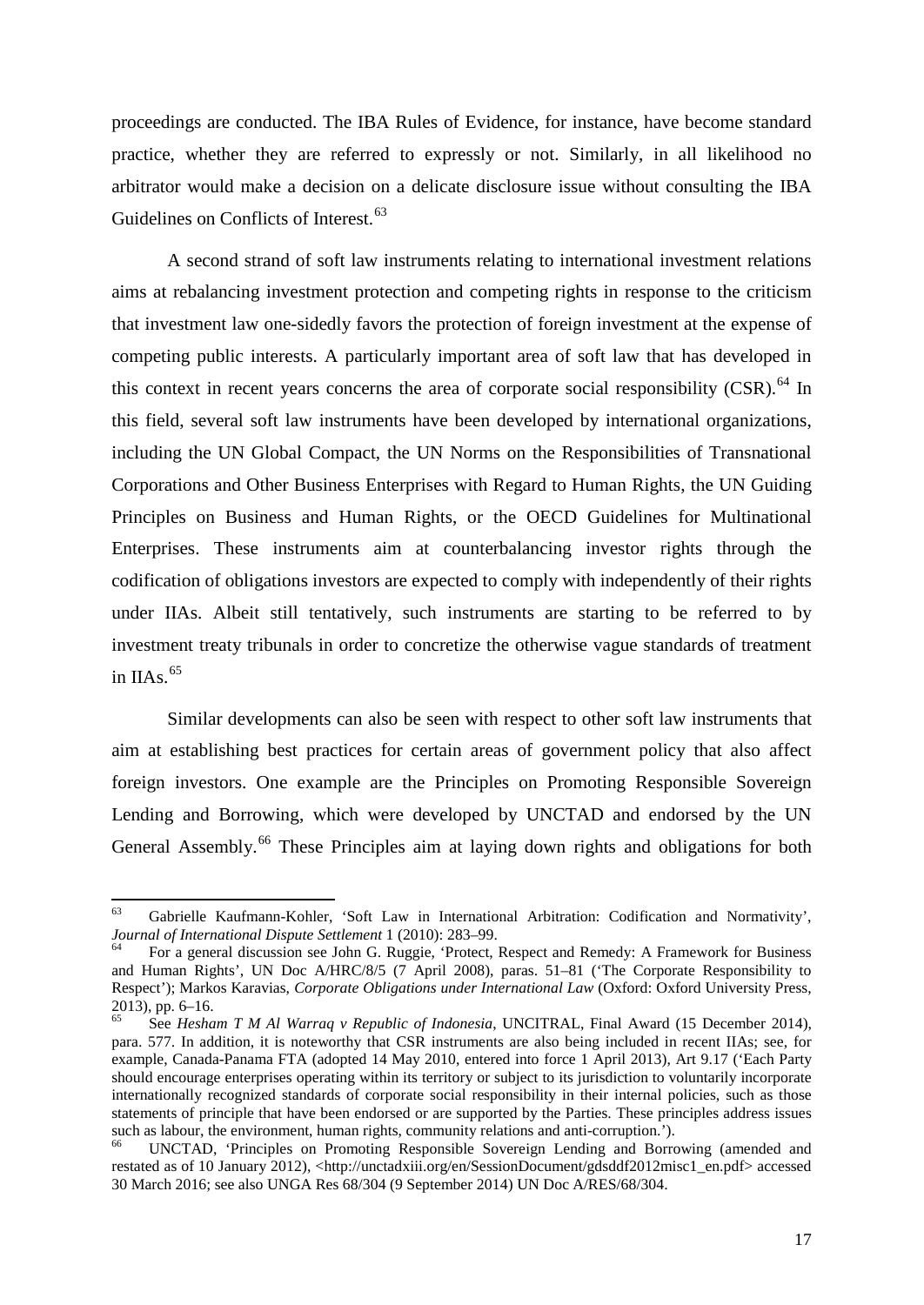lenders and borrowers in sovereign debt transactions and restructurings and have already been referenced in investment treaty arbitrations.<sup>[67](#page-20-0)</sup> Other examples that have not yet been invoked in investment treaty arbitrations, but may well be in the near future, are the Principles for Responsible Agricultural Investment, which are developed jointly by various UN organizations and the World Bank inter alia to deal with the issue of land-grabbing.<sup>[68](#page-20-1)</sup> or the so-called Santiago Principles that lay down general principles and practices relating to sovereign wealth funds.<sup>[69](#page-20-2)</sup> All of these soft law instruments could help to fill blind spots left by the vague treaty standards contained in IIA and help establish an appropriate balance between the protection of foreign investments and competing non-investment concerns.

Yet, the use of soft law comes with its own problems and challenges, not least since reliance on it can bypass, or undermine, traditional modes of international lawmaking.<sup>[70](#page-20-3)</sup> Legitimacy concerns are particularly astute when soft law instruments are developed by technocratic expert groups that may share a common professional bias; but also the elaboration of soft law by international organizations can raise questions about representativeness and procedural propriety. These concerns notwithstanding, soft law is part of the instruments used to resolve investor-State disputes, to concretize the meaning of IIA standards, and to integrate IIL with other areas of international law and dispute settlement. Although its use is not as prevalent as that of comparative law in present-day IIL, the growing amount of soft law instruments that bear on investor-State relations is likely going to be reflected in increasing references to these instruments in investment treaty arbitrations in the future, thus ensuring soft law an important place among the instruments taken into account in determining the content of rights and obligations in IIL.

<span id="page-20-0"></span><sup>&</sup>lt;sup>67</sup> See *Ambiente Ufficio SpA and others v Argentine Republic*, ICSID Case No ARB/09/9, Decision on Jurisdiction and Admissibility (8 February 2013) Dissenting Opinion of Santiago Torres Bernárdez, para. 330.

<span id="page-20-1"></span>See Inter-Agency Working Group on the Food Security Pillar of the G20 Multi-Year Action Plan on Development, 'Options for Promoting Responsible Investment in Agriculture, Report to the High-Level Development Working Group' (3 June 2011) Annex 1 <http://unctad.org/sections/dite\_dir/docs//diae\_dir\_2011-06\_G20\_en.pdf> accessed 30 March 2016. See also Lorenzo Cotula, *The Great African Land Grab? Agricultural Investments and the Global Food System* (London: Zed, 2013); Lorenzo Cotula et al., 'Land Grab or Development Opportunity? Agricultural Investment and International Land Deals in Africa' (FAO, IIED and IFAD 2009) <https://www.ifad.org/documents/10180/a2ea06a0-d0b2-4e99-a9b4-1f23e0491afb> accessed 30

<span id="page-20-2"></span>International Working Group of Sovereign Wealth Funds (IWG), 'Sovereign Wealth Funds: Generally Accepted Principles and Practices' (October 2008), [<http://www.iwg-swf.org/pubs/eng/santiagoprinciples.pdf>](http://www.iwg-swf.org/pubs/eng/santiagoprinciples.pdf) accessed 30 March 2016 ('Santiago Principles'). 70 On this concern see, inter alia, Matthias Goldmann, *Internationale öffentliche Gewalt*: *Handlungsformen* 

<span id="page-20-3"></span>*internationaler Institutionen im Zeitalter der Globalisierung* (Berlin: Springer, 2015), pp. 394–8.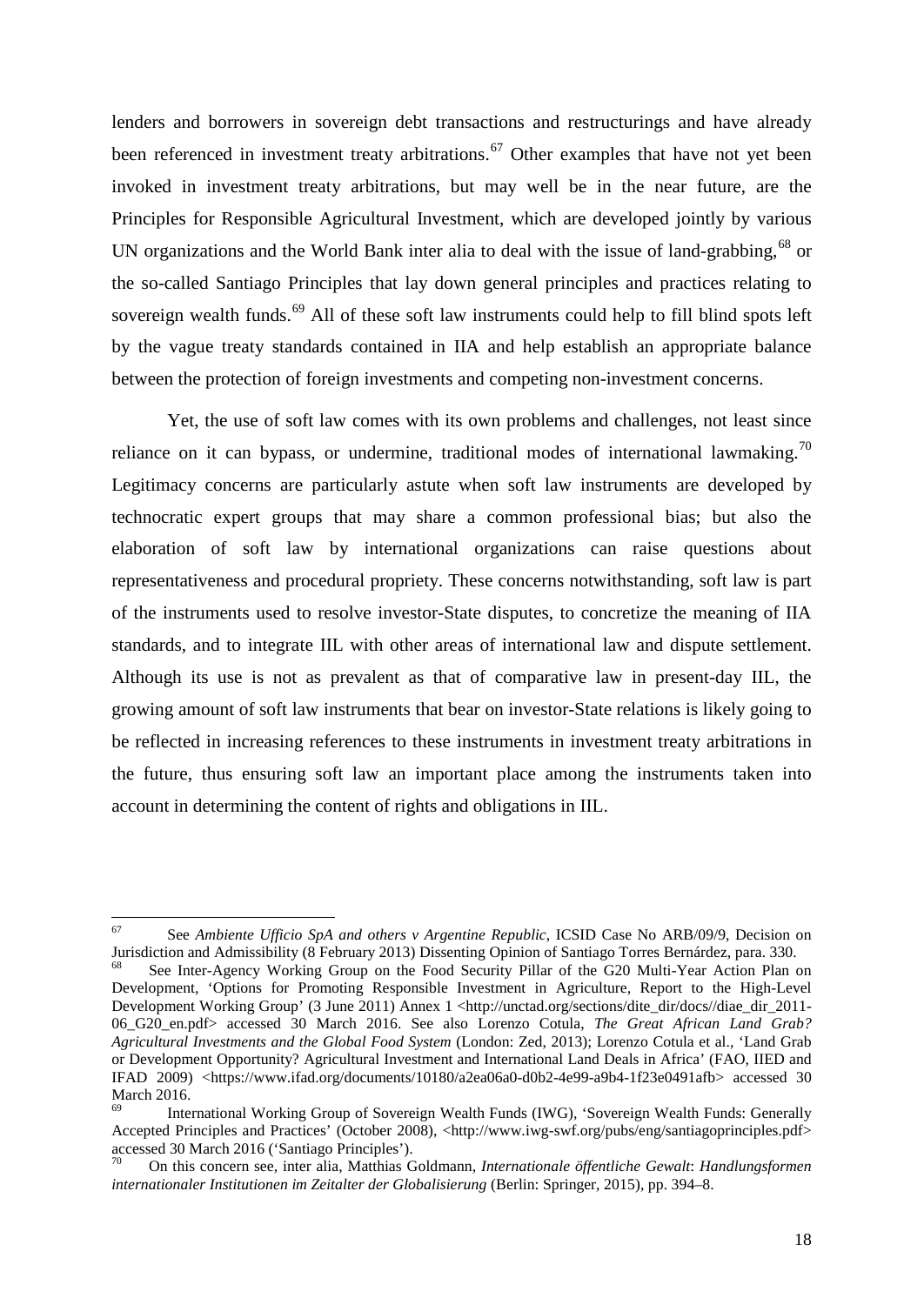#### **VII. Conclusion**

As the previous discussion shows, IIL displays certain specificities in its use of sources. The reasons for those specificities are arguably closely connected to the existence of compulsory dispute settlement in this sub-fields of international law in the form of investment treaty arbitration. In fact, the existence of investor-State arbitration has not only been a gamechanger in transforming IIL from an interstate system of diplomatic protection into a judicialized regime in which affected investors have direct access to pursue claims under international law. Investor-State arbitration has also had significant impact on the use and conceptualization of sources of IIL. Unlike in an interstate system, it is not anymore solely, or even principally, the view of States on, and argumentative practices relating to, sources to ascertain the existence of a specific rule or determine its content.<sup>[71](#page-21-0)</sup> Instead, in investment treaty arbitration, it is arbitral tribunals that determine what counts as a source and how its content is determined.

The existence of a dispute settlement mechanism, in other words, leads to a constructivist approach to sources that is driven by the view of those who resolve the disputes at hand and who, in the course of dispute resolution, develop their own view of the source of international law. This dispute-resolution-centered constructivist approach to sources corresponds to a shift of the center of international law from interstate discourse to the pronouncement of international courts and tribunals.<sup>[72](#page-21-1)</sup> Similarly, norm production in international law is not anymore an exclusively state-driven enterprise, but shared with international adjudicators. While State consent is still a necessary condition for lawmaking by international courts and tribunals, it is at times reduced to granting competence/jurisdiction to international courts and tribunals, who then engage in norm-production through adjudication on that basis.

For this reason, the choice of decision-makers, their acculturation and interpretative mindset become important criteria for the legal culture and doctrinal reconstruction of a field, including but not limited to its use of sources. In light of the composition of the investment arbitration community, which goes much beyond classical public international lawyers, it is therefore little surprising that investment treaty tribunals draw on a variety of nonconventional sources, in particular references to arbitral precedent, comparative law, or soft

<span id="page-21-0"></span><sup>71</sup> On this view Martti Koskenniemi, *From Apology to Utopia*, <sup>2</sup>nd ed. (Cambridge: Cambridge University Press, 2006). <sup>72</sup> This follows the legal theory of Niklas Luhmann, *Law as a Social System* (Oxford: Oxford University

<span id="page-21-1"></span>Press, 2004), pp. 297–337.